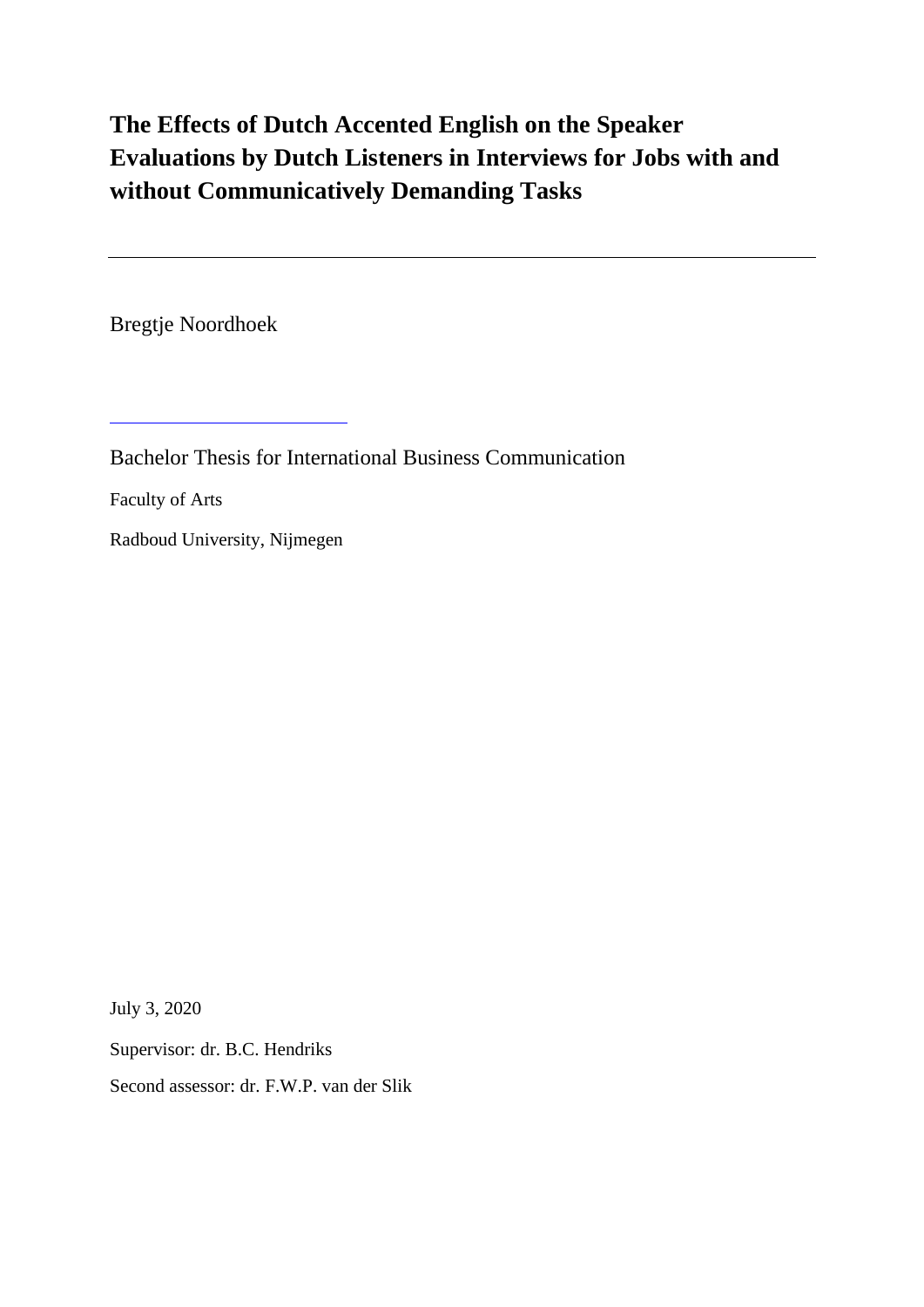## **The Effects of Dutch Accented English on the Speaker Evaluations by Dutch Listeners in Interviews for Jobs with and without Communicatively Demanding Tasks**

### **Abstract**

Due to globalisation, English has been adopted by organisations as a Lingua Franca across the world. As a result, non-native speakers of English have to communicate in foreign-accented English on the job. To date, it has not been investigated whether there is an effect of various degrees of non-native accentedness on listeners who share the same non-native English background as the speaker in a workplace setting where communicative skills are required. The purpose of the present study was to explore how Dutch listeners evaluate Dutch speakers with moderate and slight non-native Dutch accents in English in terms of comprehensibility, attitude and hiring recommendation based on different job requirements. In an experiment, 189 Dutch participants evaluated the speech fragments of a job interview based on job descriptions for an HR Manager, with many communicatively demanding tasks, or an IT Technician, with almost no communicatively demanding tasks. Findings showed that the manipulation was unsuccessful, which led to the exclusion of the Dutch accent strength in the conclusions. However, it was found that a speaker with a non-native accent was downgraded on attitudinal items and hiring recommendation in comparison to the speaker with a native English accent for the job that required strong communicative skills. Job-hunters are advised to minimise their non-native accent to avoid speaker evaluations based on their first language or country of origin.

**Keywords:** accent strength, non-native, accentedness, attitudes, comprehensibility, communicative demands, job interview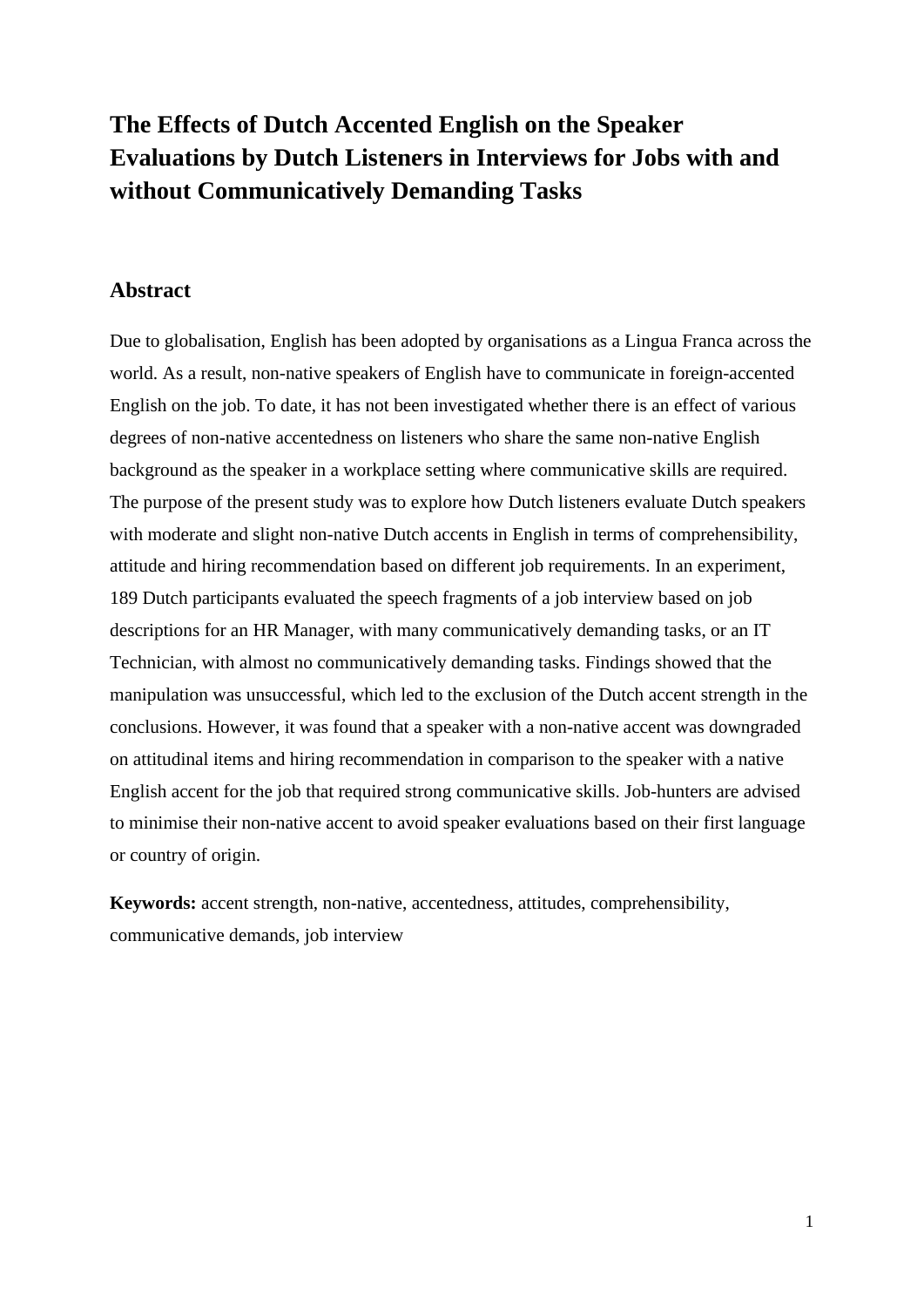### **Introduction**

Non-native speakers of English are increasingly using English in business and organisational contexts in Europe (Nickerson, 2015). Due to globalisation, international organisations employ people from all over the world. In fact, one in seven job advertisements is entirely written in English in the Netherlands and Flanders (Zenner, Speelman, & Geerearts, 2015). All corporate communication is in English for these jobs, which results in an increase of the number of professional situations where Dutch speakers have to communicate in English with other Dutch native speakers. Even though 87 per cent of Dutch speakers claim that they know English well enough to hold a conversation in English, a native accent is difficult to master (Nejjari, Gerritsen, van der Haagen, & Korzilius, 2012). Earlier studies have demonstrated that a non-native accent in English could be detrimental, since it was found that it influences speaker evaluations negatively on attitudinal scales and comprehensibility items across multiple settings (job interview: Deprez-Sims, & Morris, 2010; education: Hendriks, van Meurs, Reimer, 2018; business: Nejjari, et al., 2012). In the workplace setting, studies have shown a negative effect of a non-native accent in the workplace on listeners with a different language background (Mandarin Chinese speakers, US English listeners: Cargile, 2000; Puerto Rican, Cantonese, Mandarin, African American speakers, US English listeners: Carlson & McHenry, 2006; French and Columbian speakers, US English listeners: Deprez-Sims, & Morris, 2010). Roessel, Schoel, Zimmermann and Stahlberg (2017) first explored an effect of a non-native accent in a job interview setting of a speaker that shares the same language background as the listener. German respondents evaluated German job candidates with a strong accent more negatively than speakers with a native or native-like accent. This study highlighted the negative effects of a shared language background, since listeners constantly downgraded the stronger accented job candidates compared to weaker accented job candidates, to the point that argument quality was not relevant. Next to this, Hosoda and Stone-Romero (2010) focussed on the effects of non-native accents on employment-related decisions and were the first to find different evaluations for different communicatively demanding tasks in a job interview setting. Findings showed that Japanese-accented applicants were evaluated more negatively for jobs that had high communicative demands than speakers with a French accent in the United States.

To date, no research has been conducted to explore an effect of various degrees of a non-native accented speaker on a listener that shares the same language background as the speaker for different types of jobs. The present study will investigate an effect of a slight and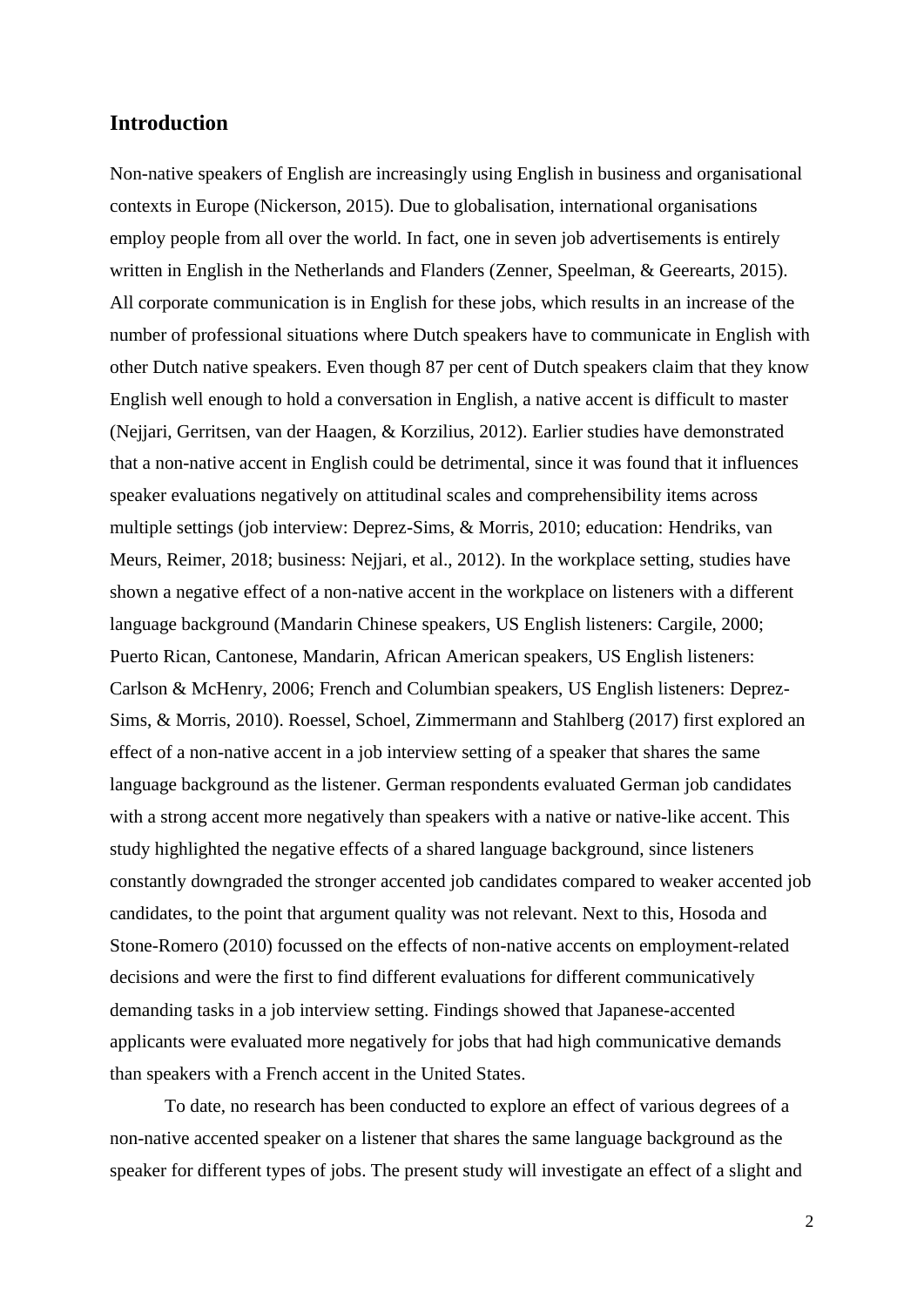moderate non-native Dutch accent in a job interview setting on Dutch listeners in terms of attitudes, comprehensibility and hiring recommendation for two different jobs with low and high communicatively demanding tasks.

#### **Effects of a non-native accent on speaker evaluations**

It has been pointed out that these negative effects on speaker evaluations are especially detrimental in non-Anglophone countries where the hiring manager shares the same language background as the job applicant (Roessel, et al., 2017). Previous studies support these findings by reporting a similar effect across environments and listener groups.

In a study that investigated an effect of various degrees of Dutch-accented lecturers on students, it was found that a speaker with a moderate accent, but not a slight accent leads to negative attitudinal evaluations for the items competence and likeability (Hendriks, et al., 2018). An earlier study explored an effect of various degrees of Dutch-accented English on Dutch listeners in an educational setting, and found that moderately accented instructors were evaluated as less comprehensible, less dependent and less competent than slightly accented instructors (Hendriks, van Meurs, & Hogervorst, 2016). However, in both studies there were almost no differences found on the attitudinal measures between the slightly Dutch-accented speakers and the native English speakers. Based on these findings, the current study is expected to find similar results for Dutch listeners evaluating the Dutch speakers in the workplace setting in terms of attitude.

Job interviewers have shown to evaluate job applicants based on accent strength in a study that investigated reactions of German listeners towards German-accented job candidates (Roessel, et al., 2019). Findings showed that listeners consistently downgraded strongly accented candidates as compared to weaker accented candidates for the same job. As explained by Roessel et al., a stronger non-native accent may lead to disfluency, which leads to lower familiarity and an out-group bias (2019). An out-group bias occurs through a social comparison process, when a person categorises someone as out-group who differs from the self (Deprez-Sims & Morris, 2013). These studies have highlighted the factors that influence speaker evaluations and have illustrated a knowledge gap for speaker evaluations on various degrees of accentedness in a job interview setting where communicative skills are required.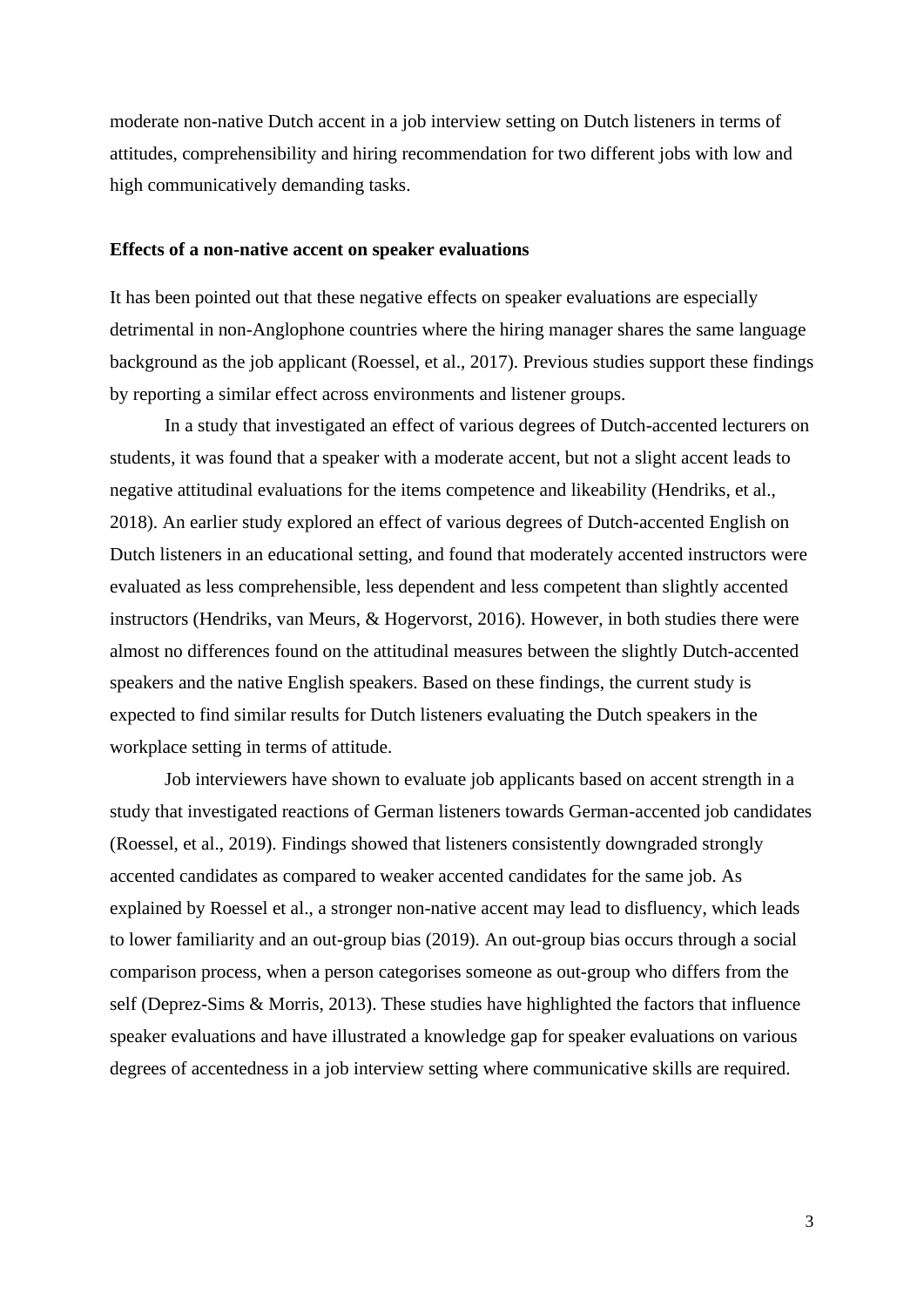#### **What affects evaluations of non-native accented speakers?**

#### *Comprehensibility*

When people are more familiar with a non-native accent, it requires less processing and results in better comprehensibility (Nejjari, et al., 2012). When the speaker and listener share a first language, the listener is most likely very familiar with hearing the non-native accent in English as well, which minimises the processing costs to comprehend. However, previous studies have shown that moderately Dutch-accented speakers were evaluated as less comprehensible than slightly Dutch-accented speakers and native English speakers by Dutch listeners (Hendriks, et al., 2016). These findings indicate that sharing a language background actually makes the listener more critical, even though the fragments were found to be as comprehensible as the English ones. Listeners are expected to evaluate based on whether the speakers meet the standard of the non-native English accentedness in that specific country, or to the listeners' English proficiency and accent.

English proficiency is therefore an important factor to explore the variables that affect how listeners evaluate the degree of accentedness. As a previous study has shown, the higher the English proficiency of the listeners, the more intelligible, comprehensible, and likeable they evaluated the speakers (Hendriks, et al., 2018).

#### *Job requirements*

Speaker evaluations are driven by the requirements that the speakers have to meet. Hiring managers are trained to evaluate job applicants on the requirements of the job tasks. However, a previous study has shown that a non-native accented speaker was evaluated more negatively for a job with high communicative demands than standard American English-accented applicants with the same CV and job interview (Hosada & Stone-Romero, 2010). The evaluation was solely based on the applicants' accent. Another study that focussed on nonnative accents in job interviews for jobs that require face-to-face meetings with customers found that speakers with a Chinese, Indian and Mexican accent all scored significantly lower than the American accent and British accent (Timming, 2017). These evaluations were based on one opening sentence of a job interview, without any skills or qualities of the job applicant listed in the experiment. In both studies, the job description stated a requirement of 'possessing good communication skills', which could explain the lower ratings of the nonnative accented job applicants (Cargile, 2000, p. 172). To conclude, listeners were shown to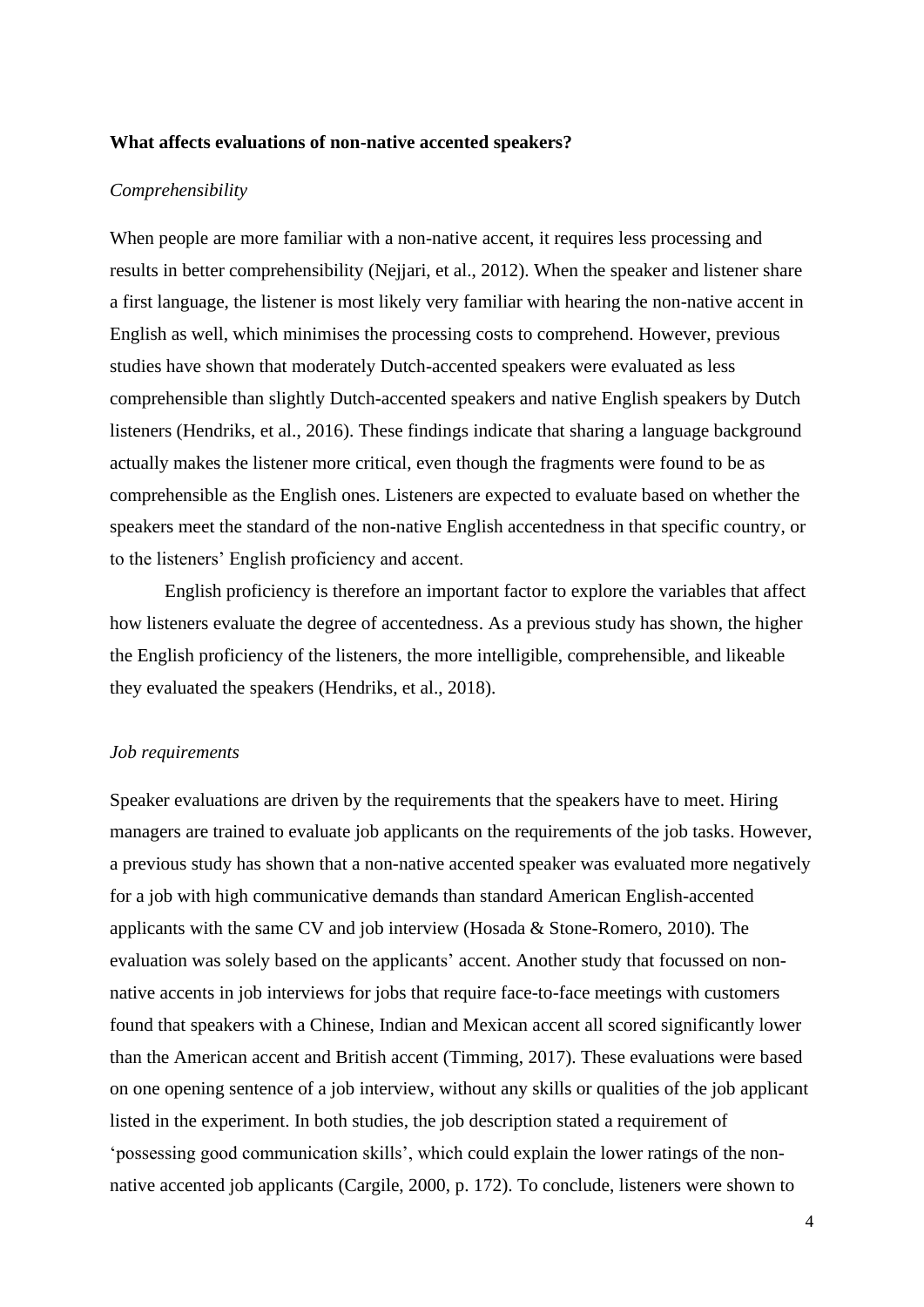evaluate non-native accented speakers more critically when a job requires good communication skills.

#### *Degree of accentedness*

Accent strength means how much an accent deviates from a native accent of, in the current study, English. Dutch speakers vary in the degrees of Dutch-accented English, from strong to native-like. Listeners who share the same language background as the speaker are shown to be able to distinguish these different degrees of accentedness in an experimental study as anticipated, which is why it is expected that this manipulation can be successfully executed in the current study (Hendriks, et al., 2016).

Earlier studies have found that speakers with stronger non-native accents are evaluated more negatively than speakers with slight non-native accents in terms of attitude by native listeners, listeners with the same language background and listeners with a different language background (Carlson & McHenry, 2006; Hendriks, van Meurs, & De Groot, 2015; Nejjari, et al., 2012; Hendriks, et al., 2018). Hendriks et al., (2016) explained the findings of the listeners who share the same language background by stating that listeners critically evaluate speakers for reasons of shame or punishment. In addition, speakers are often evaluated based on a native English norm or the standard that is normalised in the specific country.

To date, there has been no research into the effect of accent strength within the context of employability. Even though similar findings are expected across settings and environments, the current study will be the first to explore the effect of degrees of non-native accentedness in a job interview for jobs that differ in their requirements of communicative skills.

#### **The current study**

In international organisations in the Netherlands, companies often use English as a Lingua Franca. However, a large part of the employees in these organisations are native Dutch speakers, which is why Interactions between non-native speakers of English in various work settings, to convey ideas and brainstorm, are common (Roessel, et al., 2019). Unknowingly, a moderate Dutch accent in English may stand in the way of many Dutch professionals who aspire to have an international career. Extra speech trainings could combat these negative evaluations, if the knowledge was available.

To date, no research has been conducted on various degrees of non-native accented speakers who are evaluated by non-native listeners with the same language background in a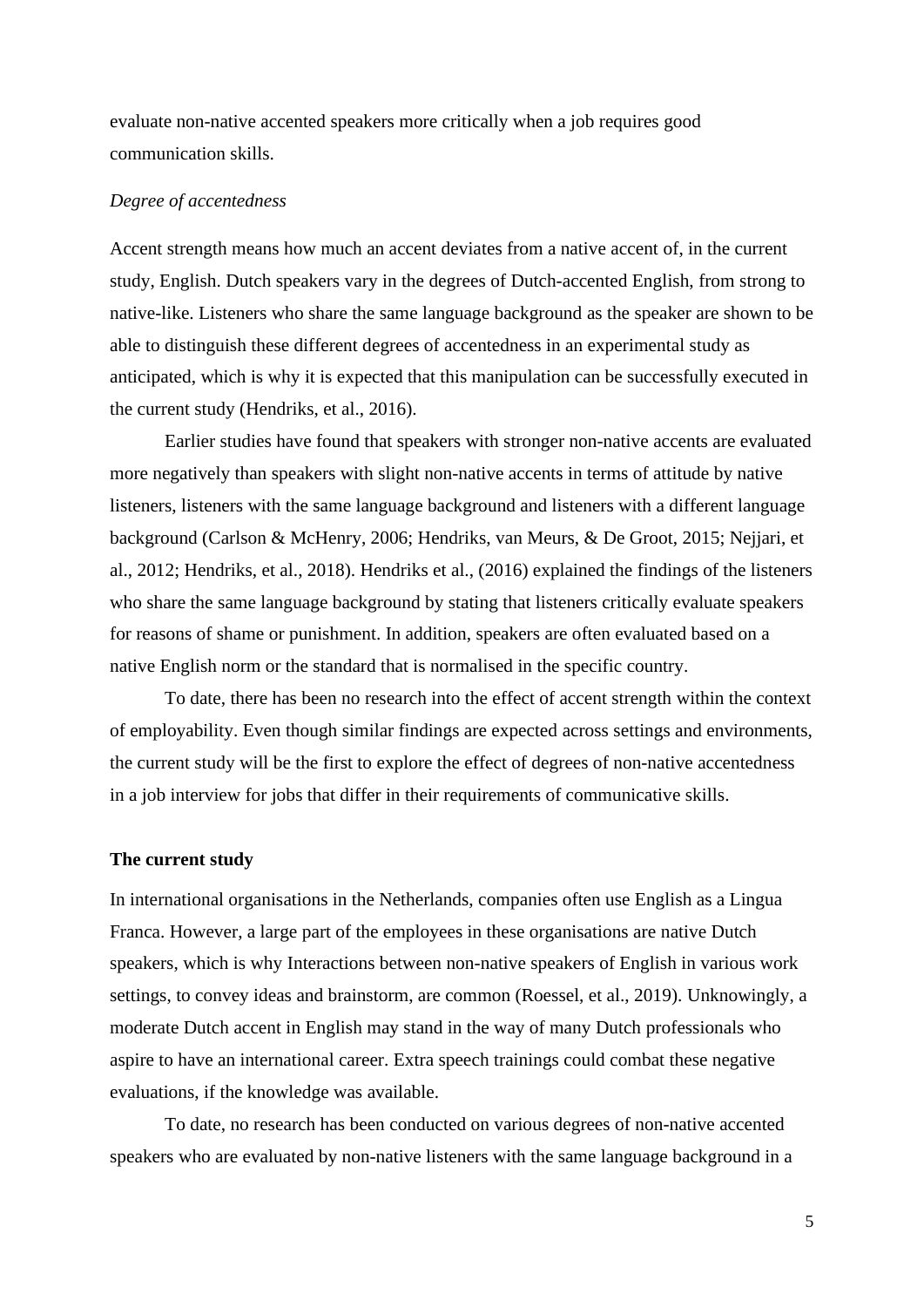job interview setting on the requirements for different types of jobs. The current study will examine the effect of the degrees of Dutch-accented English on the evaluations of Dutch listeners in a job interview setting with two types of jobs, namely a high communicatively demanding job and a low communicatively demanding job with regard to comprehensibility, attitude and hiring recommendation.

With regard to previous studies, it is anticipated that the participants who see the job description for an HR Manager are more critical towards the non-native accented job applicant than participants who see the job description for an IT Technician, since an HR Manager is required to have good communication skills (Hosada & Stone-Romero, 2010; Timming, 2017).

Furthermore, earlier studies have shown that speakers with a stronger non-native accent are often generally downgraded by listeners who share the same language background (Hendriks, et al., 2018). Similar findings are expected in the current study, that is, more negative ratings on comprehensibility items, attitudinal scale and hiring recommendations for moderately Dutch accented speakers than for slightly Dutch accented speakers and native British English speakers. Previous research has outlined the most important factors for speaker evaluations, on which the following hypotheses were based:

*H2:* Slightly Dutch-accented English and native British-accented English speakers will be perceived as more comprehensible than moderately Dutch-accented English speakers by native Dutch listeners for the job with high communicative demands, with no effect of accentedness for the job with low communicative demands

*H1*: Slightly Dutch-accented and native British-accented English speakers will be evaluated more positively on attitudinal characteristics than moderately Dutch-accented English speakers by native Dutch listeners for the job with high communicative demands, with no effect of accentedness for the job with low communicative demands

*H3:* Slightly Dutch-accented and native British-accented English speakers are more likely to be hired for the job with high communicative demands than moderately Dutch-accented English speakers by native Dutch listeners, with no effect of accentedness for the job with low communicative demands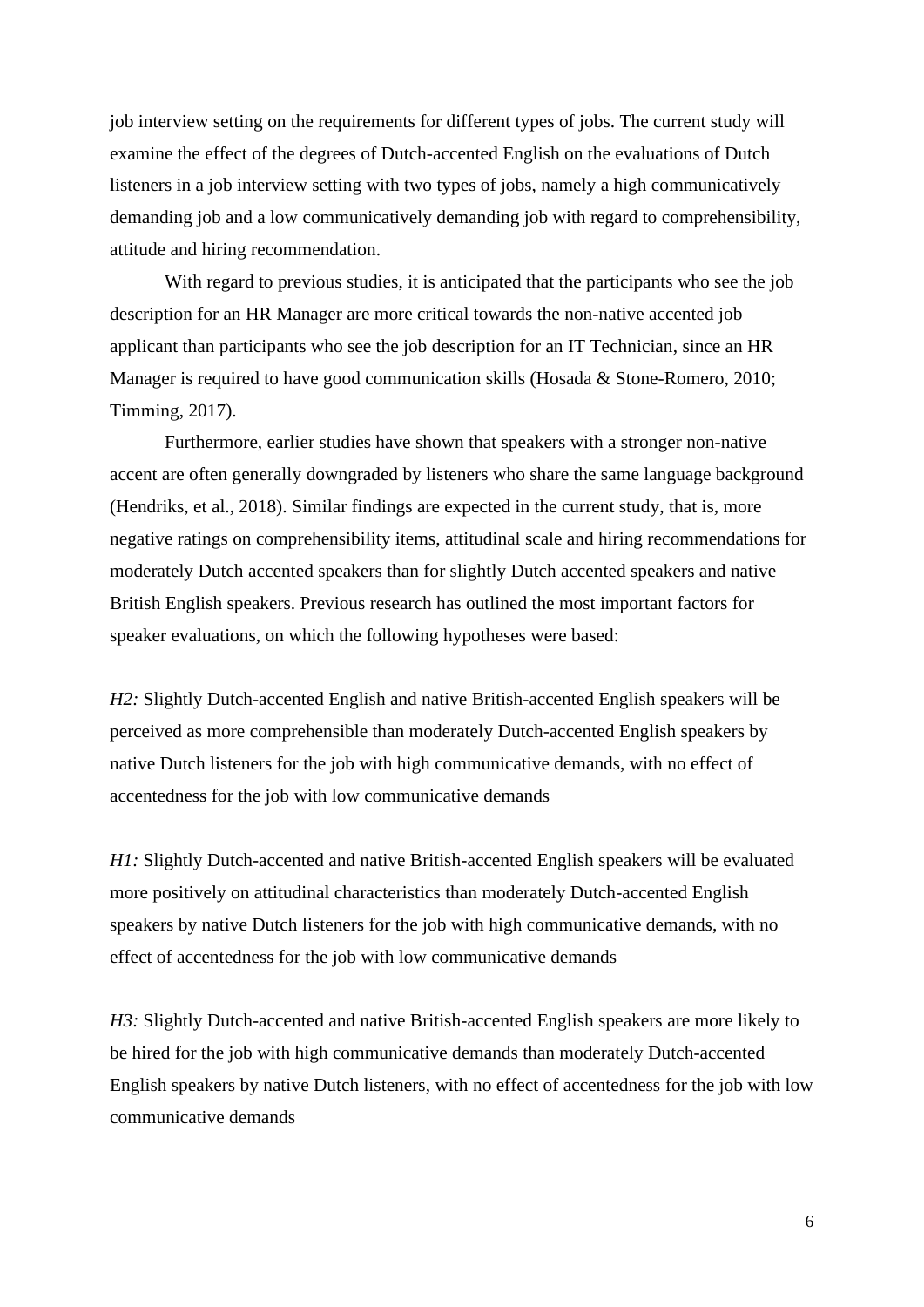### **Method**

#### *Materials*

The independent variables in this experiment were the different accent strengths and the different communicatively demanding tasks of the jobs.

In the experiment, speech samples were produced to represent three degrees of accentedness: (1) British English; (2) slightly Dutch-accented; and (3) moderately Dutchaccented, as based on Hendriks et al. (2016). The three different accents allowed for analyses based on accent strength, with a control group of British English speech. The speech samples consisted of an introduction that is typically done before a job interview (Timming, 2017). A verbal guise technique was used with speakers that had similar or almost similar intonation and pitch. A verbal-guise technique utilizes different individuals for all conditions, with relatively similar pitch, tone and voice quality, and with every speaker reading the exact same script (Hosoda, & Stone-Romero, 2010). The speakers were female and ranged between 18 and 25 years old. The audio contained these words: 'Good morning. Thank you for taking the time to speak with me today. I'm really excited about this job'. The length of this clip allowed for a proper evaluation for the hiring recommendation (Timming, 2017). Secondly, it was short enough to avoid listeners to stop during the experiment due to the speech sample length. For the slight accent, third-year students from the programme International Business Communication were asked to participate. An entirely English-taught programme, with a focus on language and communication in the curriculum, indicates that students have practised mastering a native-like English accent, which makes it an accurate representation of a speaker with a slight Dutch accent. Students from an unrelated fields of study in a Dutch Bachelor programme, were asked to participate to produce the speech sample for the moderate accent. These speakers did not have English as medium of instruction, and were naïve about the field of study, which indicated that their accent is not practiced as much. That is why these speakers were expected to be an accurate representation of a speaker with a moderate Dutch accent (Nejjari, et al., 2012).

A pre-test was conducted to establish whether the recorded speech samples were suitable for the accent that they represent. Speech samples were recorded by 14 female Dutch speakers and 7 female British English speakers. A total of 17 communication experts participated to evaluate the speech samples. All participants were third-year students of the program International Business Communication at Radboud University. The experts evaluated the speech samples on a 7-point scale on accent strength, intonation, voice quality,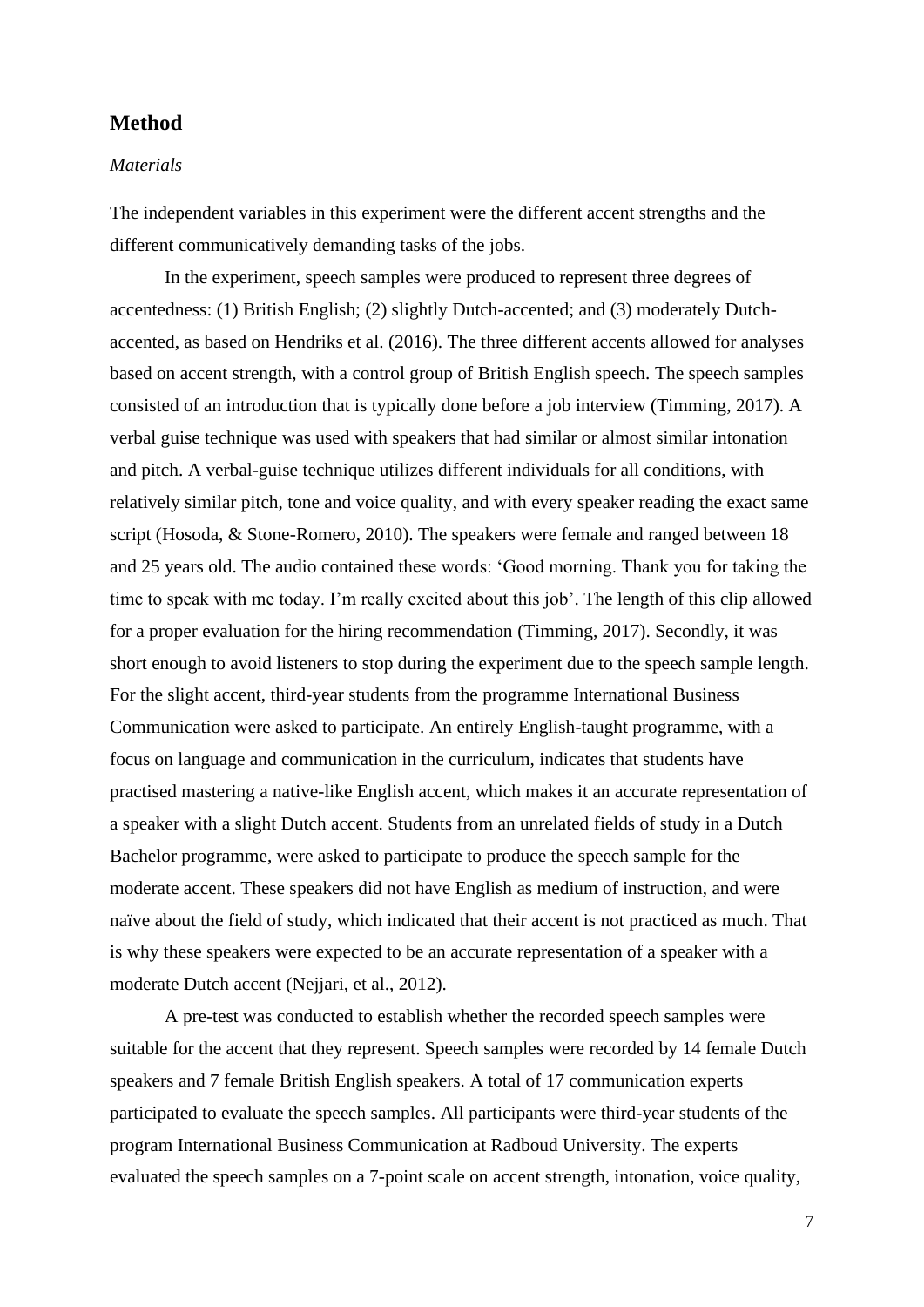speech rate, natural sound, and pleasant voice (Bayard, Weatherall, Gallois, & Pittam, 2001; Biemans, 2000; Derwing, Rossiter, Munro, & Thomson, 2004; Gallois & Callan, 1981). Findings are shown in Table 1. Voice characteristics were neutral on average ( $M > 3$  and  $<$ 6.5) across speakers. Two speakers per degree of accentedness were selected with similar scores on the scales, which resulted in two moderate Dutch-accented speakers, two slight Dutch-accented speakers and two native British English speakers. Analyses were done to establish whether the manipulation has been executed correctly.

The other independent variable was the communicative demands of the job. In this experiment, the effect of the two different jobs was tested. Half of the participants saw the job description for an HR Manager and the other half saw the job description for an IT Technician. A job description for an HR manager was included in the questionnaire, with communicatively demanding tasks in the job description (Appendix 2). In addition, a job description for an IT Technician was included, with almost no communicatively demanding tasks (Appendix 2).

Table 1. Means and SD's for accent strength found in the pre-test (Accent strength: 1 = weak accent,  $7 =$  strong accent, Sounds native:  $1 =$  complete disagree,  $7 =$ completely agree)

|                                                                               | Moderate | Moderate                          | Slight | Slight    | Native  | Native    |
|-------------------------------------------------------------------------------|----------|-----------------------------------|--------|-----------|---------|-----------|
|                                                                               | M(SD)    | M(SD)                             | M(SD)  | M(SD)     | M(SD)   | M(SD)     |
| Accent strength $4.25(1.5)$ $4.5(1.73)$ $3.75(1.5)$ $3.75(2.22)$ $2.66(2.89)$ |          |                                   |        |           |         | 1(0.0)    |
| Sounds native                                                                 |          | $2.5(1.29)$ $1.75(0.5)$ $3(1.41)$ |        | 2.25(2.5) | 7 (0.0) | 6.75(0.5) |

#### *Subjects*

A total of 189 participants participated in the experiment (age:  $M = 29.76$ ,  $SD = 12.92$ ; range 19-77; 67.2% female). All participants who filled in a different mother tongue than Dutch and a different country of origin than the Netherlands were removed, which makes all participants (100%) Dutch. A great part of them (83.6%) were currently completing or had completed higher education, i.e. HBO or WO, with more than half of them currently enrolled as student  $(66.1\%)$ .

The participants assessed themselves as quite proficient in English, regarding speaking  $(M = 5.16, SD = 1.09)$ , writing  $(M = 5.14, SD = 1.17)$ , reading  $(M = 5.89, SD = 1.02)$  and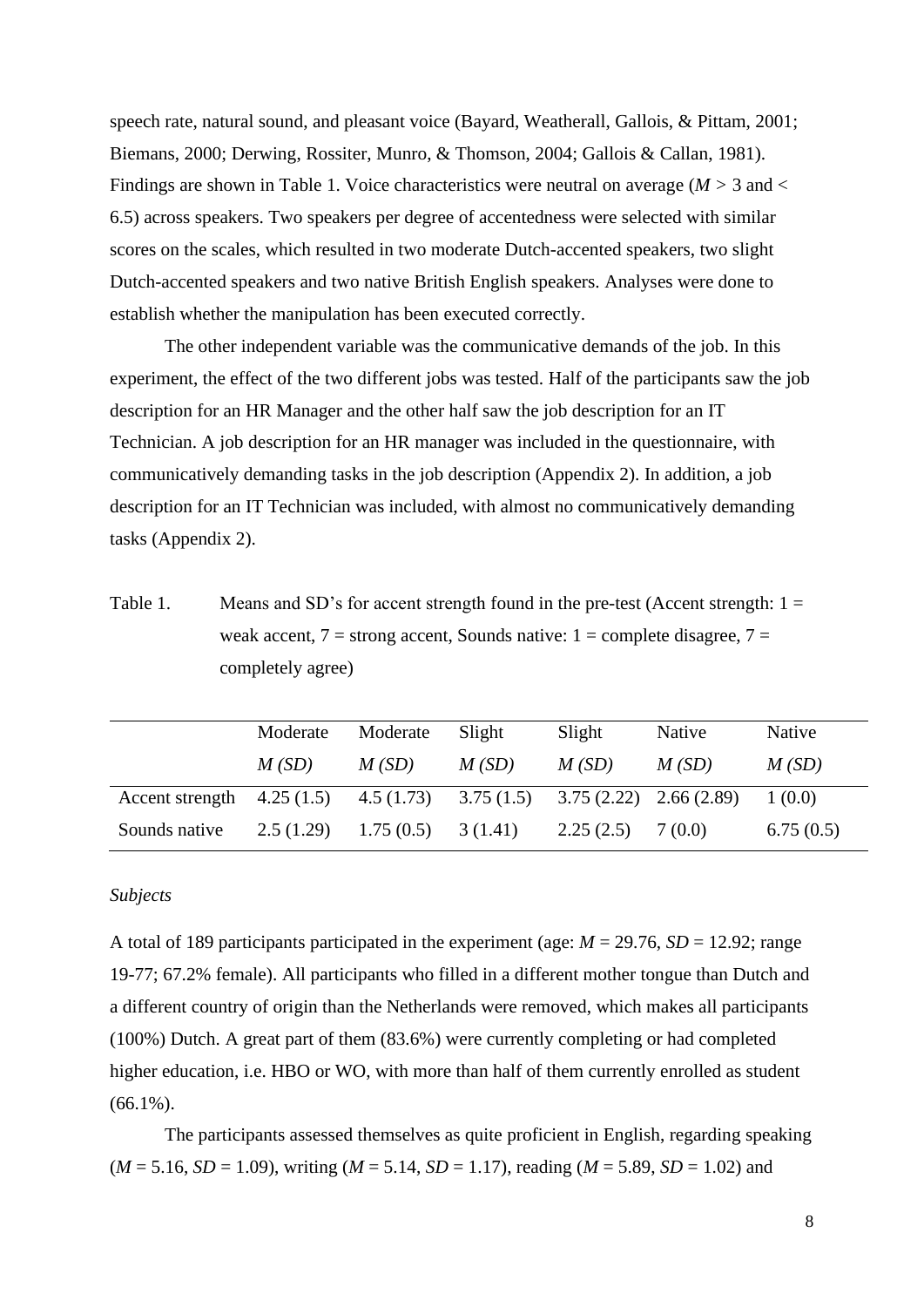listening ( $M = 5.84$ ,  $SD = 0.96$ ). A LexTALE test verified this ( $M = 76.24$ ,  $SD = 12.41$ ). A LexTALE score indicates that a score between  $60 - 80\%$  is B2 CEFR (Lemhöfer & Broersma, 2012). The participants had more experience being interviewed for a job (*M* = 3.44, *SD* = 1.60) than interviewing a job applicant  $(M = 2.49, SD = 1.68)$ .

Age (*F* (2, 188) < 1), gender ( $\chi^2(2) = 3.68$ , *p* = .159), currently enrolled as student  $(\chi^2(2) = 0.50, p = .779)$ , education  $(\chi^2(6) = 4.56, p = .602)$ , self-assessed English proficiency  $(F(2, 188) = 2.40, p = 0.94)$ , actual English proficiency  $(F(2, 188) < 1)$ , experience with being interviewed ( $F(2, 188) < 1$ ), experience with interviewing ( $F(2, 188) = 1.10$ ,  $p = .336$ ) were all distributed evenly across accentedness conditions.

Age (*t* (187) = 0.48, *p* = .629), gender ( $\chi^2(1) = 0.46$ , *p* = .499), currently enrolled as student ( $\chi^2(1) = 0.126$ , *p* = .723), education ( $\chi^2(3) = 1.56$ , *p* = .668), self-assessed English proficiency (*t*(187) = 1.39, *p* = .165), actual English proficiency (*t*(187) = 0.72, *p =* .715), experience with being interviewed  $(t(187) = 1.04, p = .302)$ , experience with interviewing  $(t(187) = 0.28, p = .778)$  were all distributed evenly across job conditions.

### *Design*

The current study has an experimental 3 (accent strength: native English, moderate Dutch-English and slight Dutch-English) x 2 (communicative demands of job: low and high). between-subjects factorial design. A total of 189 participants evaluated one fragment on attitude, comprehensibility and hiring recommendation. Participants were randomly and evenly assigned to the speech samples.

#### *Instruments*

Listeners filled in an online questionnaire in which they rated the fragments on perceived comprehensibility of speaker, attitude and hiring recommendation. All items were measured with 7-point Likert scales anchored by 'completely disagree – complete agree', if not indicated otherwise. Composite means were calculated for the scales.

Perceived comprehensibility was measured with seven items (based on Hendriks et al., 2016): 'I have to listen very carefully to be able to understand the speaker' (r); 'The speaker speaks clearly'; 'The speaker is barely intelligible' (r); 'The speaker is difficult to comprehend' (r); 'I have problems understanding what the speaker is talking about' (r); 'I have no problems comprehending the speaker'; 'I do not understand what the speaker means' (r)  $(\alpha = .76)$ .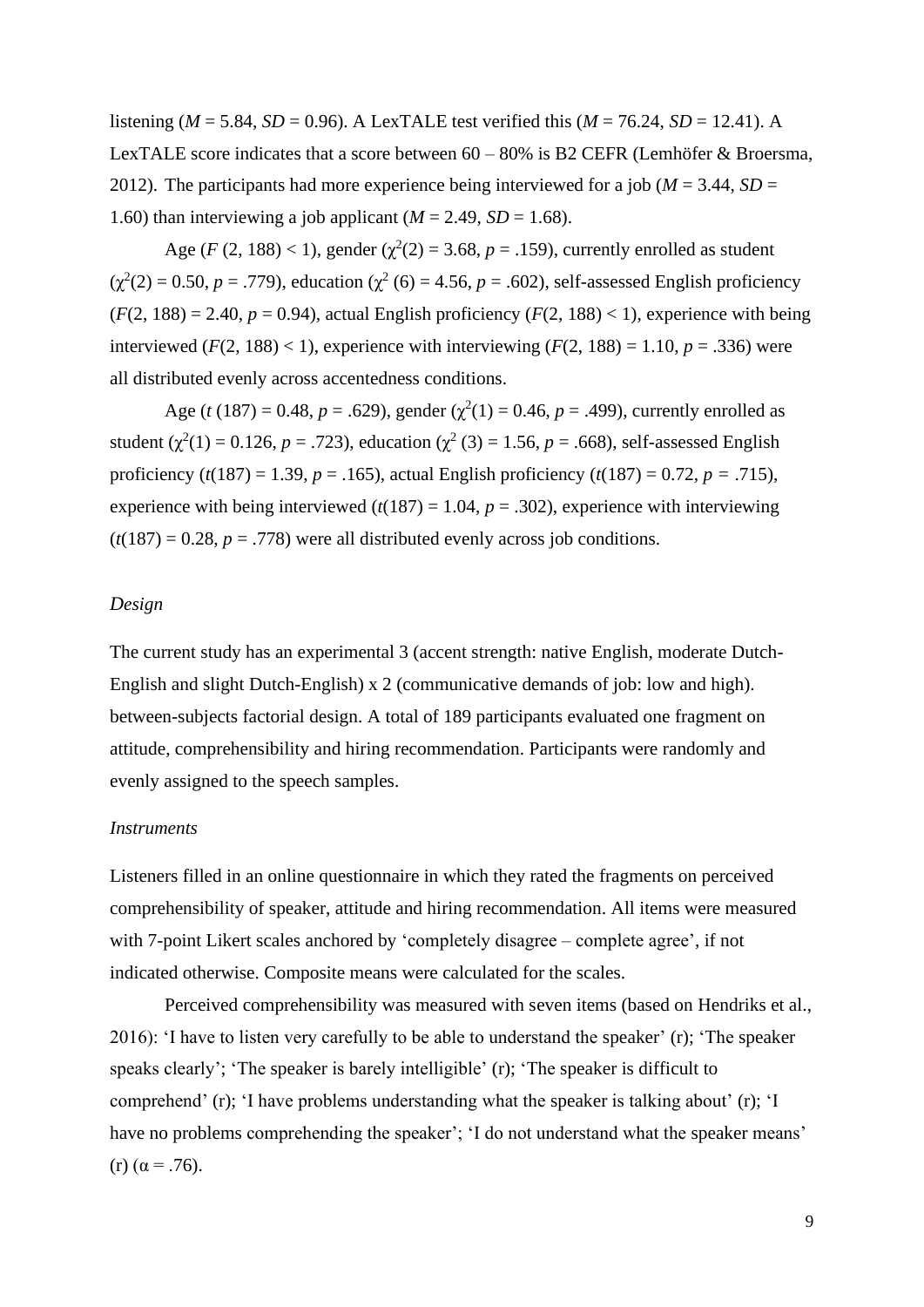Impressions of the speaker were measured with attitudinal evaluations: 'The speaker sounds…' (based on Grondelaers, Hout, & Gent, 2018). Impressions of the speaker were measured with multiple dimensions, namely superiority, warmth, and dynamism. The items measuring superiority were *chic, educated, serious* ( $\alpha$  = .65). The items measuring warmth were *nice, warm personality, helpful* (α = .82). The items measuring dynamism were *modern, hip, trendy* ( $\alpha$  = .85).

Hiring recommendation was measured with eight items (based on Deprez-Sims & Morris, 2010): 'suitable for the job'; 'satisfaction if hired'; 'feel favourable toward applicant'; 'desire to work with the applicant'; 'applicant would be an asset to the company'; 'likelihood to hire'; 'relationship with subordinates'; 'ability to manage'  $(\alpha = .90)$ .

In addition, the English proficiency of the respondents was measured. This was done by asking self-assessment questions. Self-assessed English was measured with four 7-point semantic scales anchored by 'poor – excellent' (based on Krishna & Ahluwalia, 2008): *speaking, writing, reading, listening*. Next to this, a LexTALE test was included in the questionnaire to measure the English vocabulary knowledge (Lemhöfer & Broersma, 2012).

Degree of accentedness was measured as manipulation check. The degree of accentedness was measured with two items (based on Jesney, 2004): 'This speaker has a strong foreign accent in his English'(r); 'This speaker sounds like a native speaker of English'  $(\alpha = .61)$ . Origin of speaker was measured by asking respondents to write down what they perceived to be the country of the speaker. All Dutch-speaking countries (the Netherlands and Belgium) were considered correct identifications for all Dutch-accented speakers. All Anglophone countries (UK, US, Australia, Canada, New Zealand) were considered correct for the native English accented speakers.

Lastly, some background questions were asked to analyse the participants based on age, gender, nationality, mother tongue, educational level, experience with interviewing and experience with being interviewed in a job interview.

#### *Procedure*

Firstly, a pre-test was conducted to establish representative speakers for the speech samples in the experiment. After the speakers were established, the individual online questionnaire was sent out with the online survey tool 'Qualtrics'. A link forwarded respondents to a briefing of the experiment. Respondents were recruited mostly via social media. The questionnaire made clear that participation is voluntary, and that all answers are confidential and anonymous,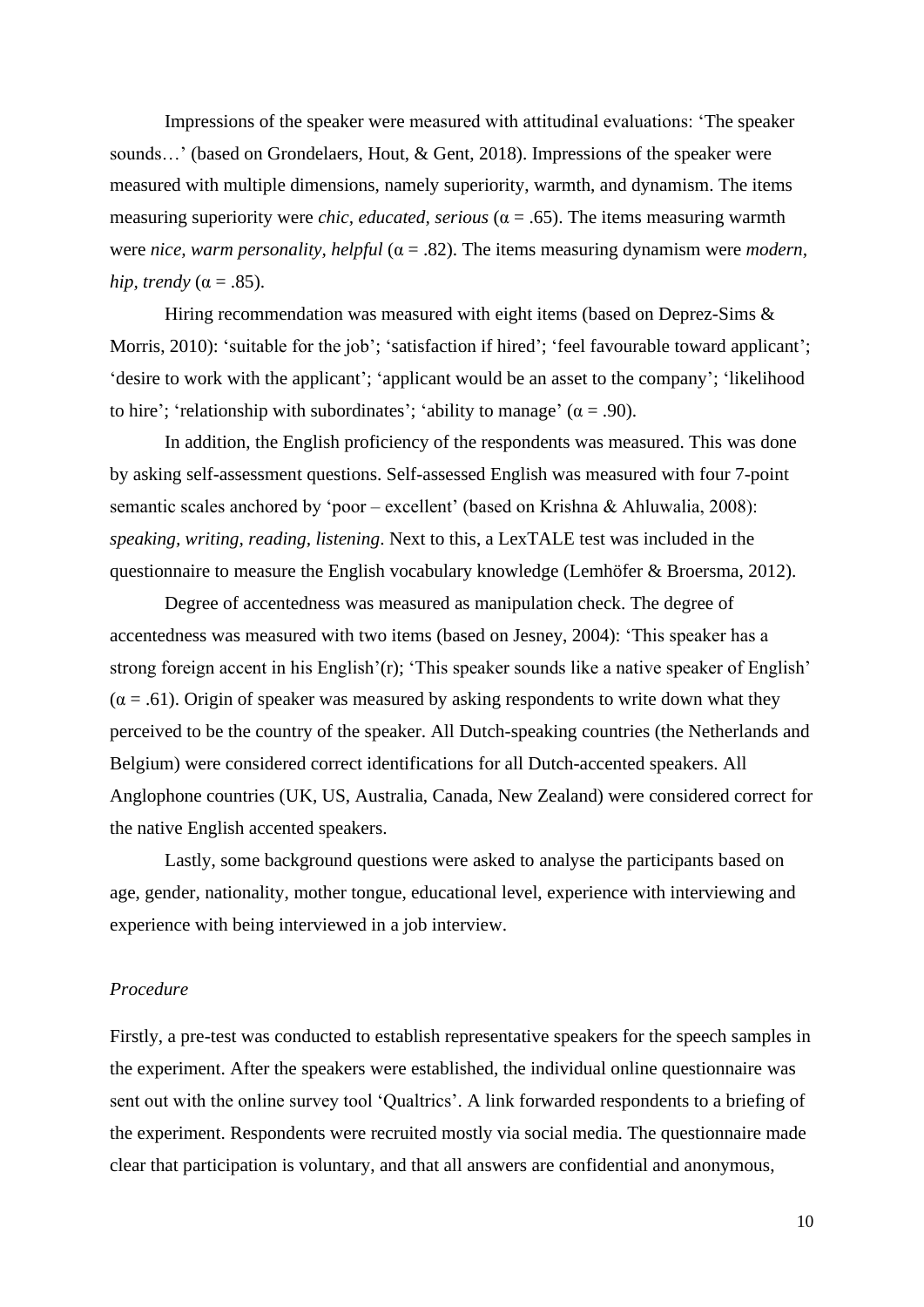which was followed by a consent form that required an agreement. Respondents were not informed about the purpose of the study. A possibility to win a gift voucher of  $\epsilon$ 10 was used as incentive to retrieve participants. The experiment was 9.62 minutes long on average  $(SD =$ 3.47).

### *Statistical Treatment*

A Chi-square test and ANOVA's were done to determine whether background variables were distributed equally among groups. Cronbach's α were calculated to measure the reliability of comprehensibility and attitudinal scales. A one-way ANOVA and a Chi-square test was used to check if the participants correctly identified the three levels of accentedness of the speakers and the speakers' country of origin. Two-way ANOVA's were done to measure the effect of accent strength and type of job on the dependent variables.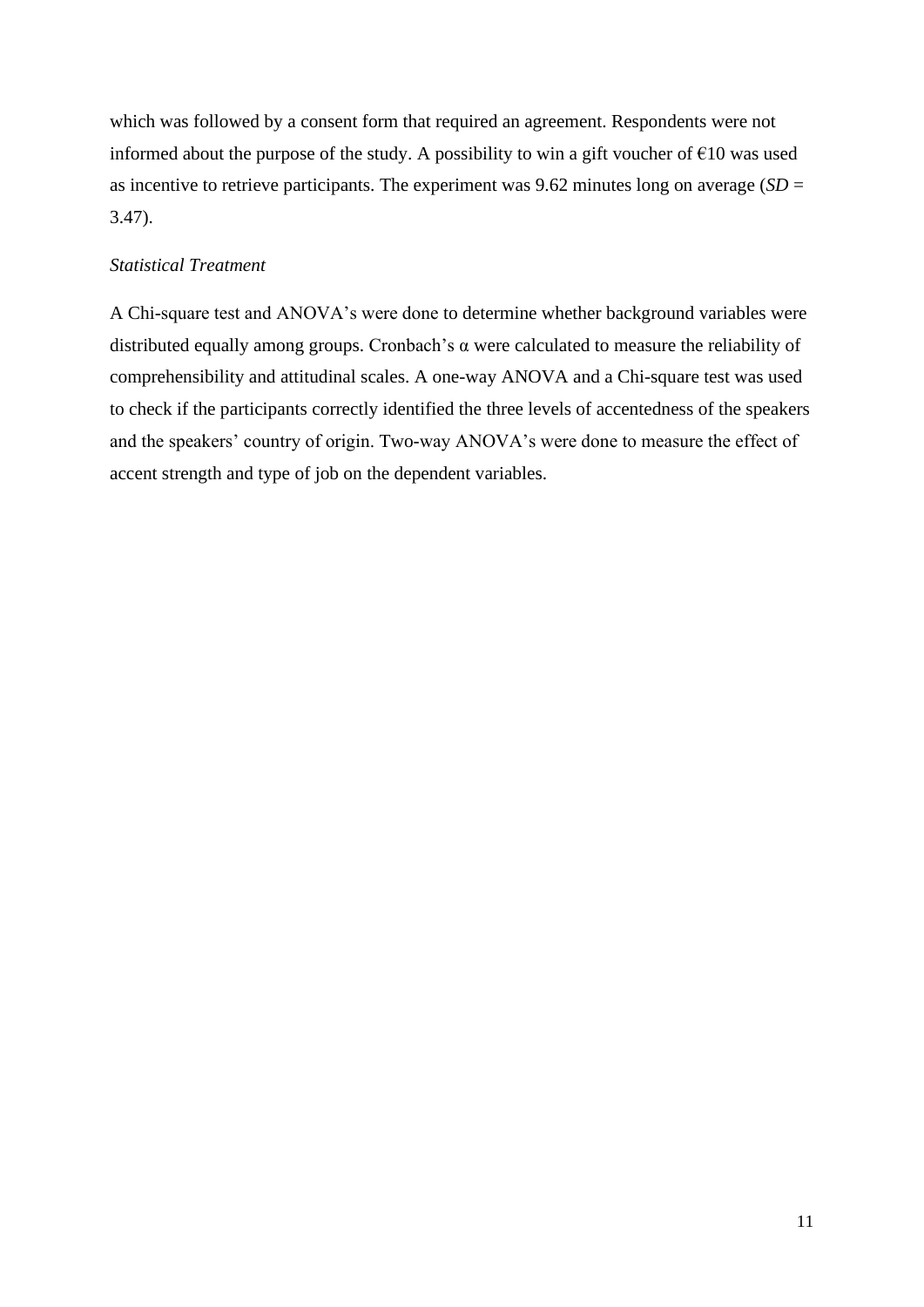### **Results**

This study investigated the effects of varying degrees of non-native accented job applicants' accent strength in English and different communicatively demanding jobs on Dutch listeners in terms of comprehensibility, attitude and hiring recommendation.

#### **Identification of accent and country of origin - manipulation checks**

Before analyses can be done based on various degrees of accents, t-tests were done to find if the manipulations were executed successfully. T-tests were not significant for any of the dependent variables, which were comprehensibility, superiority, warmth, dynamism, hiring recommendation, and accentedness (all *p*'s > .099). The speakers do not have to be analysed separately, since the two speakers per accent strength were evaluated similarly.

A two-way ANOVA showed a significant main effect of accentedness on the recognition of the accent strength  $(F(2, 183) = 97.58, p < .001)$ . No significant effects were found for the type of job  $(F(1,183) < 1)$  or an interaction between accentedness and recognition of the accent strength  $(F(2,183) < 1)$ . The speakers with a moderate accent ( $p <$ .001, Bonferroni correction;  $M = 2.81$ ,  $SD = 0.96$ ) and the speakers with a slight accent ( $p <$ .001, Bonferroni correction;  $M = 2.73$ ,  $SD = 0.83$ ) were evaluated as having a stronger foreign accent than the speakers with a native English accent ( $p < .001$ , Bonferroni correction;  $M =$ 5.12, *SD =* 1.37). However, the speakers with a slight accent and a moderate accent did not differ significantly from each other ( $p > .999$ , Bonferroni correction) (Table 2). This means that all Dutch speakers were evaluated as having similar accent strength, even though the manipulation was to have participants evaluate varying degrees of accent, which needs to be taken into account when discussing the results.

Cronbach's alpha for accentedness was adequate ( $\alpha = .61$ ). However, separate twoway ANOVAs for each item were conducted to find more significant results. A main effect of accentedness was revealed for the item accent strength  $(F(2, 183) = 21.91, p < .001)$ . The speakers with a slight accent ( $p > .999$ ; Bonferroni correction,  $M = 3.49$ ,  $SD = 1.39$ ) and the speakers with a moderate accent ( $p > .999$ ; Bonferroni correction,  $M = 3.44$ ,  $SD = 1.47$ ) were evaluated as having a similar foreign accent strength. The speakers with a native British accent ( $p < .001$ ; Bonferroni correction,  $M = 5.06$ ,  $SD = 1.85$ ) were evaluated as having a weaker foreign accent in English than the two Dutch accents.

A main effect of accentedness was revealed for the item 'sounds like a native speaker'  $(F(2, 183) = 136.65, p < .001)$ . The speakers with a slight accent ( $p > .999$ , Bonferroni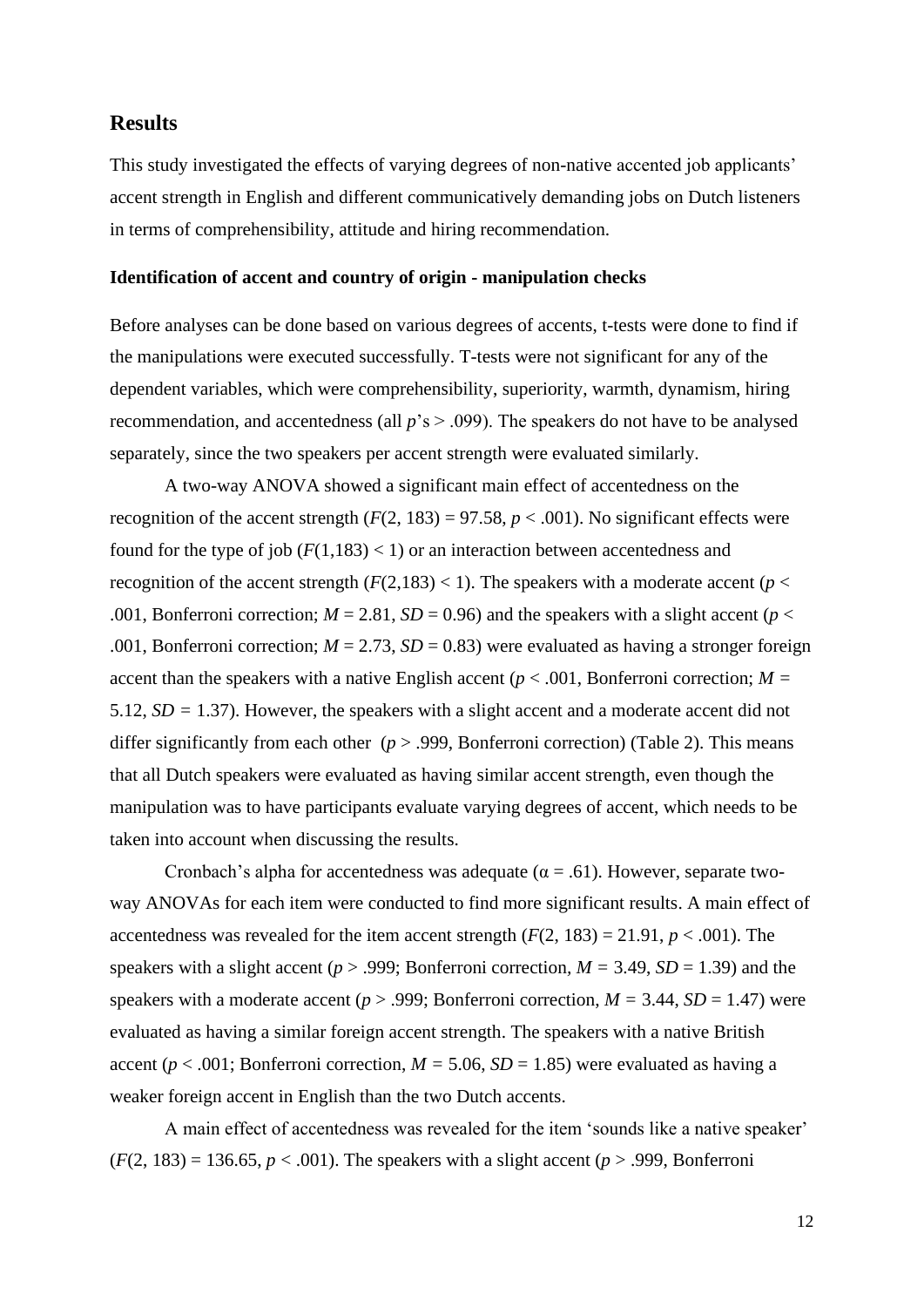correction;  $M = 1.97$ ,  $SD = 0.67$ ) and the speakers with a moderate accent ( $p > .999$ , Bonferroni correction;  $M = 2.17$ ,  $SD = 1.04$ ) were evaluated similarly on the item 'sounds like a native speaker'. The speakers with a native British accent  $(p < .001$ , Bonferroni correction;  $M = 5.17$ ,  $SD = 1.68$ ) were evaluated as sounding like a native speaker more than the two Dutch accents.

Table 2. Means and standard deviations (between brackets) for the perceived accent strength in function of accentedness and job description ( $1 =$  strong accent,  $7 =$ weak accent)

|          | IT         | <b>HR</b>  | Total      |
|----------|------------|------------|------------|
|          | $n = 92$   | $n = 97$   | $n = 189$  |
|          | M(SD)      | M(SD)      | M(SD)      |
| Moderate | 2.72(0.88) | 2.88(1.05) | 2.81(0.96) |
| Slight   | 2.68(0.89) | 2.79(0.77) | 2.73(0.83) |
| Native   | 5.13(1.43) | 5.11(1.34) | 5.12(1.37) |

A Chi-square test was done to establish whether the participants were successful in identifying the country of origin of the speaker. The Chi-square test showed a significant relation between the accentedness and the recognition of the country of origin of the speaker  $(\chi^2(2) = 15.82, p < .001)$ . Participants who listened to a fragment of a slightly accented speaker recognised the correct country of origin in more fragments (97%) than participants who listened to a moderately accented speaker (79.7%) and participants who listened to a native British accented speaker (71.4%), which did not differ significantly from each other (Table 3). This could be due to the insignificant differences in accent strength between the slightly accented speakers and the moderately accented speakers. The speakers with the slight accent were evaluated as having a somewhat stronger foreign accent than the speakers with the moderate accent, which makes them easier to identify as Dutch.

A Chi-square test showed no significant relation between the job descriptions and the recognition of the country of origin of the speaker  $(\chi^2(1) = 0.88, p = .347)$ .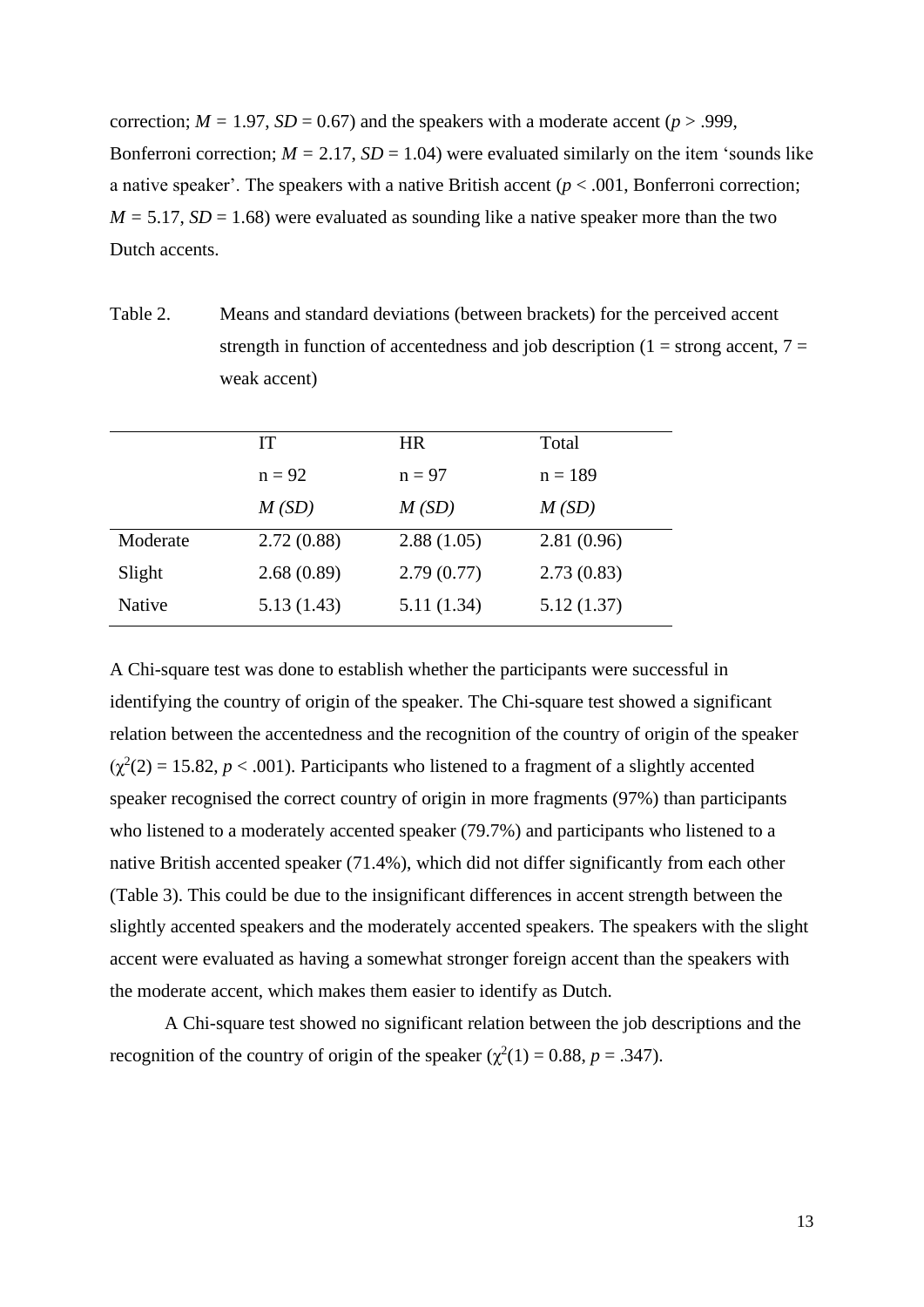Table 3. Observed count and column percentages for the identification of speakers' origin in function of accentedness version

|                           | Accent strength  |                     |                   |
|---------------------------|------------------|---------------------|-------------------|
|                           | Moderate         | Slight              | Native            |
| <b>Identification COO</b> | Count $(\%)$     | Count $(\%)$        | Count $(\%)$      |
| Correct                   | $47_{a}$ (79.7%) | $65b$ (97%)         | $45_{a}$ (71.4%)  |
| Incorrect                 | $12_{a}$ (20.3%) | 2 <sub>b</sub> (3%) | $18_{a} (28.6\%)$ |

Each subscript letter denotes a subset of language reviewer categories whose column proportions do not differ significantly from each other at the .05 level.

### **Effects of accent strength and type of job**

#### *Comprehensibility*

A two-way ANOVA for comprehensibility revealed a main effect of type of job  $(F(1, 183)) =$ 4.79, *p* = .030). These results can be found in Table 4. There was no significant main effect of accentedness  $(F(2, 183) = 1.29, p = .277)$  and no significant interaction  $(F(2, 183) < 1)$ .

Participants who saw the HR job description ( $M = 6.46$ ,  $SD = 0.62$ ) evaluated all speakers as more comprehensible than participants who saw the IT job description ( $M = 6.26$ ,  $SD = 0.67$ ).

Table 4. Means and standard deviations (between brackets) for comprehensibility  $(1 =$ very incomprehensible,  $7 = \text{very comprehensive}$ 

|          | <b>IT</b>  | <b>HR</b>  | Total      |
|----------|------------|------------|------------|
|          | $n = 92$   | $n = 97$   | $n = 189$  |
|          | M(SD)      | M(SD)      | M(SD)      |
| Moderate | 6.11(0.78) | 6.38(0.62) | 6.25(0.71) |
| Slight   | 6.37(0.59) | 6.40(0.78) | 6.38(0.67) |
| Native   | 6.27(0.64) | 6.58(0.45) | 6.45(0.56) |
| Total    | 6.26(0.67) | 6.46(0.62) | 6.36(0.65) |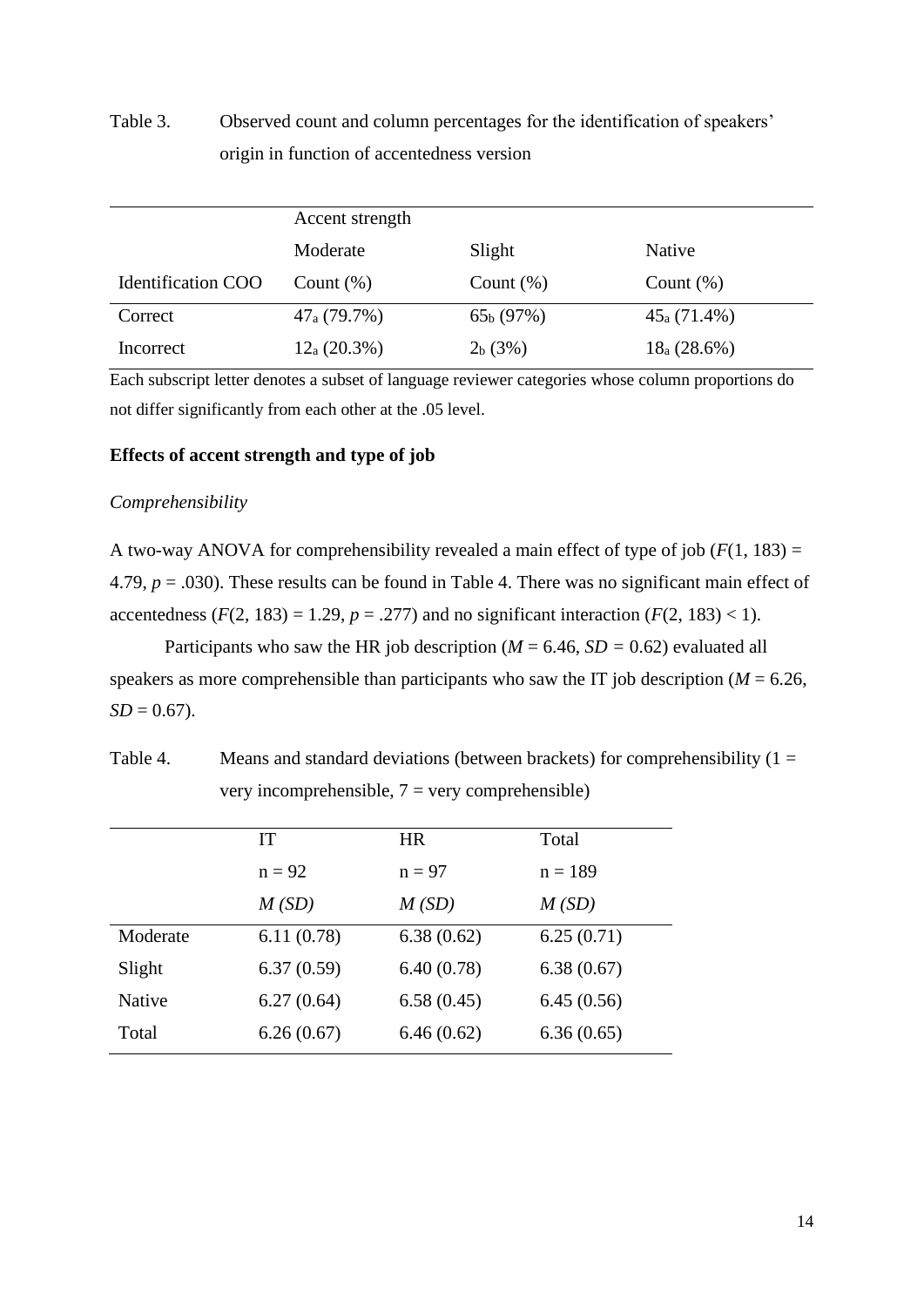#### *Attitude*

#### Superiority

A two-way ANOVA for superiority revealed a main effect of accentedness  $(F(2, 183) = 25.3,$  $p < .001$ ). There was no significant main effect of type of job ( $F(1, 183) < 1$ ) and no significant interaction  $(F(2, 183) = 2.75, p = .066)$ .

The speakers with a slight accent ( $p = .333$ , Bonferroni correction;  $M = 4.06$ ,  $SD =$ 0.98) and the speakers with a moderate accent (*p* = .333, Bonferroni correction; *M =* 4.32, *SD*   $= 0.92$ ) were evaluated similarly on the item superiority. The speakers with a native British accent ( $p < .001$ , Bonferroni correction;  $M = 5.15$ ,  $SD = 0.81$ ) were evaluated as more superior than the Dutch speakers.

Cronbach's alpha for superiority was adequate ( $\alpha = .65$ ). However, separate two-way ANOVAs for each item were conducted to find more significant results. A main effect of accentedness was revealed for the item chic  $(F(2, 183) = 38.80, p < .001)$ . The speakers with a slight accent ( $p = .121$ , Bonferroni correction;  $M = 3.01$ ,  $SD = 1.16$ ) and the speakers with a moderate accent ( $p = .121$ , Bonferroni correction;  $M = 3.49$ ,  $SD = 1.43$ ) were evaluated similarly for the item chic. The speakers with a native British accent  $(p < .001,$  Bonferroni correction;  $M = 4.97$ ,  $SD = 1.28$ ) were evaluated higher on the item chic than the two Dutch accent.

A two-way ANOVA for educated revealed a significant interaction effect  $(F(2, 183)) =$ 5.08, *p* = .007). Separate one-way ANOVAs in function of the type of job showed that the effect of accentedness was significant for the listeners who saw the HR job description (*F*(2, 96) = 4.09,  $p = .020$ , and for the listeners who saw the IT job description ( $F(2, 91) = 11.38$ ,  $p = .020$ ) *<* .001). For the participants who saw the HR job description, the speakers with a moderate accent ( $p = .016$ , Bonferroni correction;  $M = 4.03$ ,  $SD = 1.13$ ) were given lower ratings on the item educated than the native accented speakers ( $p = .016$ , Bonferroni correction;  $M = 4.86$ ,  $SD = 1.20$ ), who were both evaluated similarly as the speakers with a slight accent ( $p = .697$ , Bonferroni correction;  $M = 4.52$ ,  $SD = 1.18$ ). For the participants who saw the IT job description, the speakers with a slight accent ( $p < .001$ , Bonferroni correction;  $M = 3.81$ ,  $SD =$ 1.17) were given lower ratings on educated than the native accented speakers (*p <* .001, Bonferroni correction;  $M = 5.26$ ,  $SD = 1.16$ ), who were both evaluated similarly as the speakers with a moderate accent ( $p = .069$ , Bonferroni correction;  $M = 4.52$ ,  $SD = 1.27$ ).

A two-way ANOVA for serious revealed no main effects of type of job (*F*(1, 183) < 1), accentedness  $(F(2, 183) = 2.89, p = .109)$ , and no significant interaction  $(F(2, 183) < 1)$ .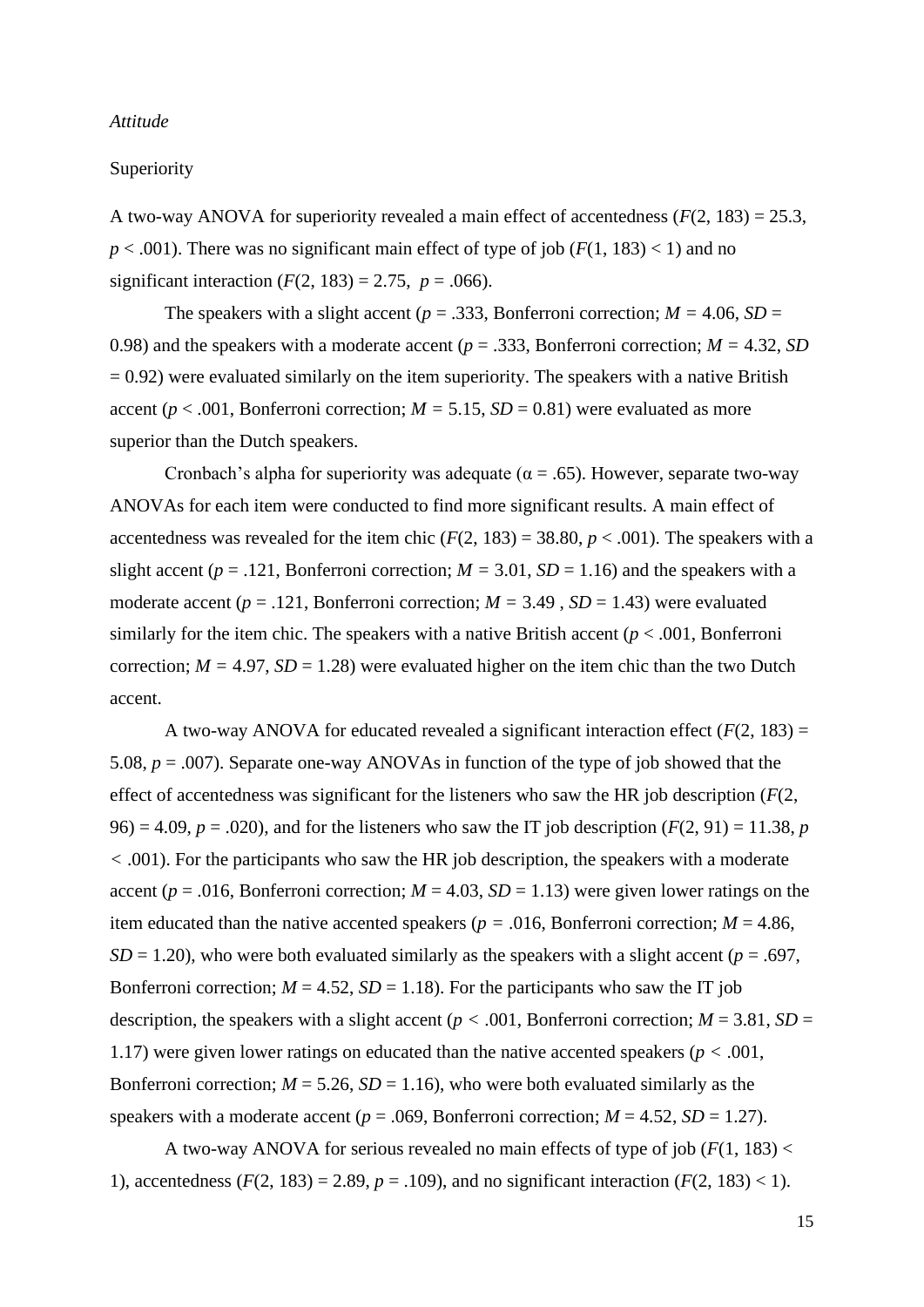#### Warmth

A two-way ANOVA for warmth revealed no main effects of type of job  $(F(1, 183) < 1)$ , accentedness  $(F(2, 183) = 1.92, p = .150)$ , and no significant interaction  $(F(2, 183) < 1)$ .

#### Dynamism

A two-way ANOVA for dynamism revealed no main effects of type of job (*F*(1, 183) = 1.10,  $p = .295$ ), accentedness (*F*(2, 183) = 1.87,  $p = .157$ ), and no significant interaction (*F*(2, 183)  $= 2.00, p = .138$ .

#### *Hiring recommendation*

A two-way ANOVA for hiring recommendation revealed no main effects for type of job (*F*(1,  $183$  < 1) and accentedness ( $F(2, 183) = 2.10$ ,  $p = .124$ ). There was a significant interaction  $(F(2, 183) = 3.29, p = .039)$ .

Separate one-way ANOVAs for the two different type of jobs showed that the effect of accentedness was significant for the listeners who saw the HR job description  $(F(2, 94) =$ 3.11,  $p = .049$ ), but not for the listeners who saw the IT job description ( $F(2, 89) = 2.52$ ,  $p =$ .086). For the participants who saw the HR job description, the speakers with a moderate accent ( $p = .046$ , Bonferroni correction;  $M = 4.31$ ,  $SD = 0.71$ ) were given lower hiring recommendations than the slightly accented speakers ( $p = .046$ , Bonferroni correction;  $M =$ 4.64,  $SD = 0.83$ ), who were evaluated similarly as the speakers with a native accent ( $p > .999$ , Bonferroni correction;  $M = 4.81$ ,  $SD = 0.88$ ).

Separate one-way ANOVAs for the different accents showed that the effect of type of job was significant for the speakers with a moderate accent  $(F(1, 58) = 5.72, p = .020)$ , but not for the speakers with a slight accent  $(F(1, 65) = 1.30, p = .258)$ , and for the speakers with a native accent  $(F(1, 62) < 1)$ . Participants that saw the job description for an HR Manager ( $M =$ 4.31,  $SD = 0.71$ ) gave speakers with a moderate accent lower hiring recommendations than participants that saw the job description for an IT Technician ( $M = 4.78$ ,  $SD = 0.82$ ).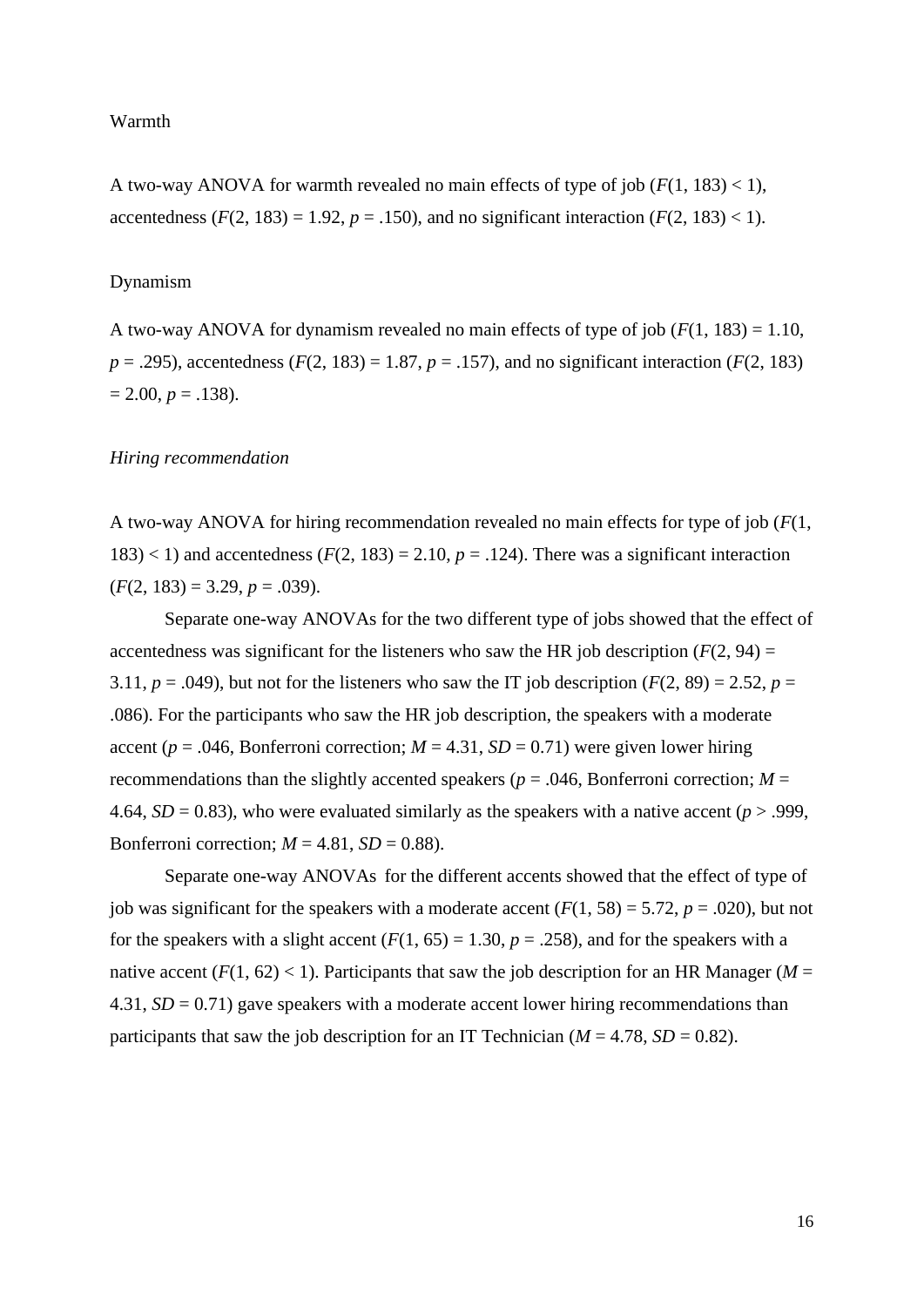|                       | 10W, T   | $ \mu_{\text{S}}$ $\mu$ |                  |          |           |                  |          |           |         |          |           |                  |
|-----------------------|----------|-------------------------|------------------|----------|-----------|------------------|----------|-----------|---------|----------|-----------|------------------|
|                       | Moderate |                         |                  | Slight   |           |                  | Native   |           |         | Total    |           |                  |
|                       | $\cal M$ | $\cal SD$               | $\boldsymbol{n}$ | $\cal M$ | $\cal SD$ | $\boldsymbol{n}$ | $\cal M$ | $\cal SD$ | $\it n$ | $\cal M$ | $\cal SD$ | $\boldsymbol{n}$ |
| Superiority           |          |                         |                  |          |           |                  |          |           |         |          |           |                  |
| $\operatorname{IT}$   | 4.47     | 1.07                    | 29               | 3.88     | 1.04      | 36               | 5.26     | 0.92      | 27      | 4.47     | 1.15      | 92               |
| HR                    | 4.18     | 0.74                    | 30               | 4.28     | 0.86      | 31               | 5.07     | 0.73      | 36      | 4.54     | 0.87      | 97               |
| Total                 | 4.32     | 0.92                    | 59               | 4.06     | 0.98      | 67               | 5.15     | $0.81\,$  | 63      | 4.51     | 1.02      | 189              |
| Warmth<br>IT          | 5.05     | 0.95                    | 29               | 5.04     | 1.11      | 36               | 5.28     | 0.83      | 27      | 5.11     | 0.98      | 92               |
| $\rm{HR}$             | 4.88     | 1.10                    | $30\,$           | 5.27     | 0.87      | 31               | 5.31     | 0.76      | 36      | 5.16     | 0.92      | 97               |
| Total                 | 4.96     | 1.03                    | 59               | 5.14     | 1.01      | 67               | 5.30     | 0.78      | 63      | 5.14     | 0.95      | 189              |
| Dynamism              |          |                         |                  |          |           |                  |          |           |         |          |           |                  |
| $\operatorname{IT}$   | 4.60     | 0.97                    | 29               | 4.06     | 1.02      | 36               | 4.57     | 0.99      | 27      | 4.38     | 1.02      | 92               |
| HR                    | 4.08     | 1.06                    | 30               | 4.26     | 1.00      | 31               | 4.44     | 0.94      | 36      | 4.27     | 1.00      | 97               |
| Total                 | 4.33     | 1.04                    | 59               | 4.15     | 1.01      | 67               | 4.49     | 0.96      | 63      | 4.32     | 1.01      | 189              |
| Hiring recommendation |          |                         |                  |          |           |                  |          |           |         |          |           |                  |
| $\operatorname{IT}$   | 4.78     | 0.82                    | 29               | 4.43     | 0.71      | 36               | 4.77     | 0.65      | 27      | 4.64     | 0.74      | 92               |
| HR                    | 4.31     | 0.71                    | 30               | 4.64     | 0.83      | 31               | 4.81     | 0.88      | 36      | 4.60     | 0.83      | 97               |
| Total                 | 4.54     | 0.80                    | 59               | 4.53     | 0.77      | 67               | 4.79     | 0.79      | 63      | 4.62     | 0.79      | 189              |

Table 5. Means, standard deviations and *n* for superiority, warmth, dynamism and hiring recommendation in function of accent strength and job description  $(1 =$  $low$ ,  $7 = high$ )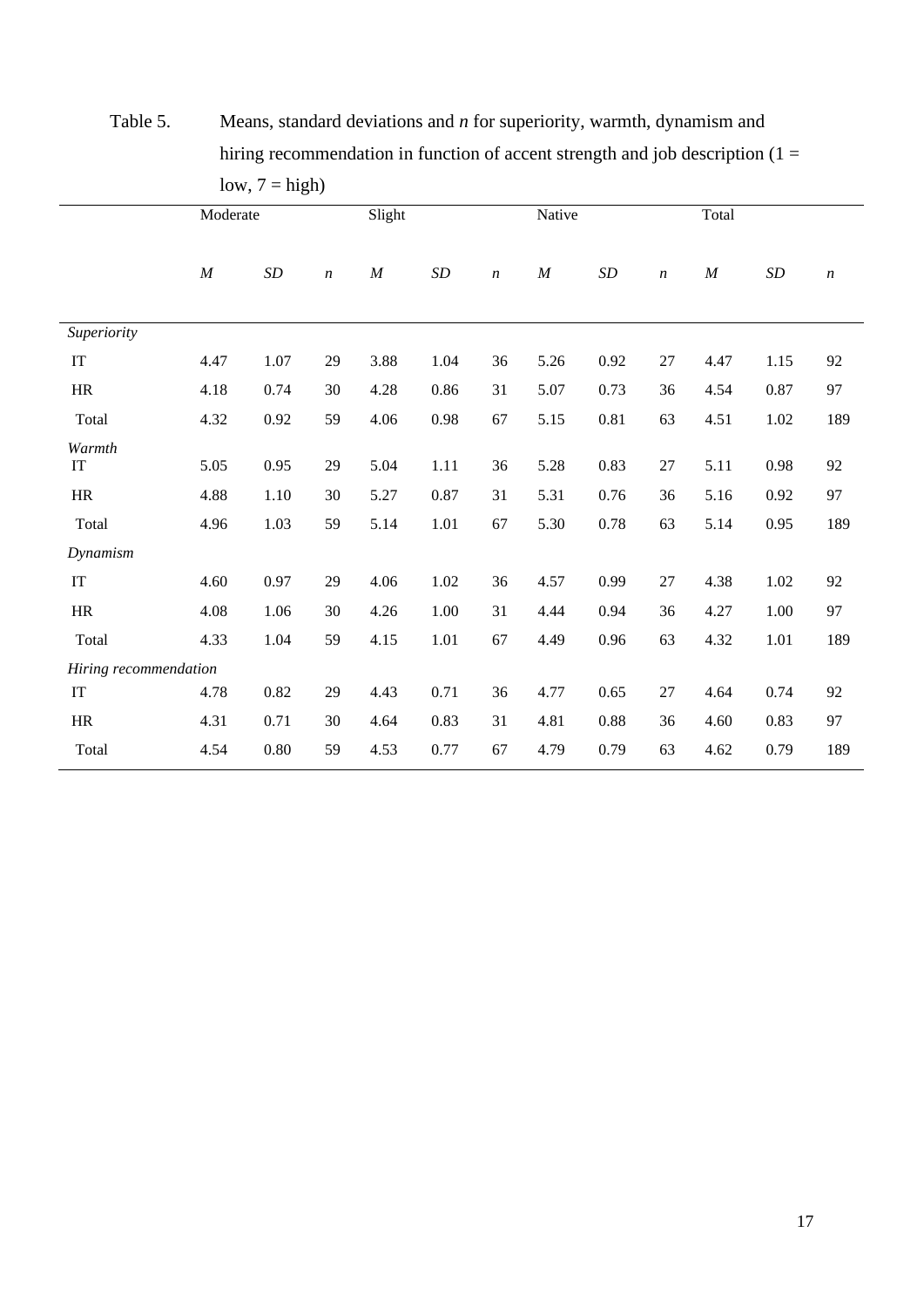### **Conclusion and discussion**

The purpose of this study was to investigate the effects of varying degrees of Dutch speakers' English accentedness on how Dutch listeners evaluate the speakers in terms of comprehensibility, attitudes and hiring recommendation in a job interview setting. It was anticipated that speakers with a slight Dutch accent and a native British accent would be evaluated higher on attitudinal scales, comprehensibility items and for hiring recommendations than a speaker with a moderate Dutch accent, especially for the participants who saw the job description for an HR Manager.

#### **Recognition accent strength**

Listeners distinguished a Dutch speaker from a British native speaker and evaluated the moderately and slightly accented Dutch speakers as having a stronger foreign accent than native English accented speakers. However, there was no significant difference found between a slightly accented speaker or a moderately accented speaker. A previous study that investigated degrees of Dutch accent strength found that Dutch listeners rated a moderate Dutch accent ( $M = 1.80$ ,  $SD = 0.95$  (r)) stronger on accent strength than a slight Dutch accent  $(M = 4.29, SD = 1.73$  (r)) (Hendriks, et al., 2018). The current study found that both Dutch accents (moderate:  $M = 2.81$ ,  $SD = 0.96$ ; slight:  $M = 2.73$ ,  $SD = 0.83$ ) were evaluated more similarly as a moderate Dutch accent, when comparing the means to the previous study by Hendriks et al., which also used the same items to measure accent strength and found a higher Cronbach's alpha ( $\alpha$  = .89) (2018). This concludes that the manipulation for accent strength was unsuccessful, and only interpretations based on the comparisons for a moderate Dutch accent versus a native English accent can be made. More generally, non-native accentedness versus native accentedness without degrees of variations. The current study contrasts with the earlier study that explored various degrees of Dutch accents in English, which found different perceived accent strengths for the different Dutch speakers (Hendriks, et al., 2018).

The failed manipulation can be explained by multiple factors. The pre-test could have led to Dutch speakers in the experiment who did not vary enough in their accentedness in English, so that the participants were not able to recognise the accent strength. Even though the selection of the participants was based on an earlier study by Nejjari et al. to choose speakers from the study programme International Business Communication for the slightly accented speakers, the speakers were not evaluated as being slightly Dutch accented (2012). Future studies should use a different method to have various degrees of accentedness as a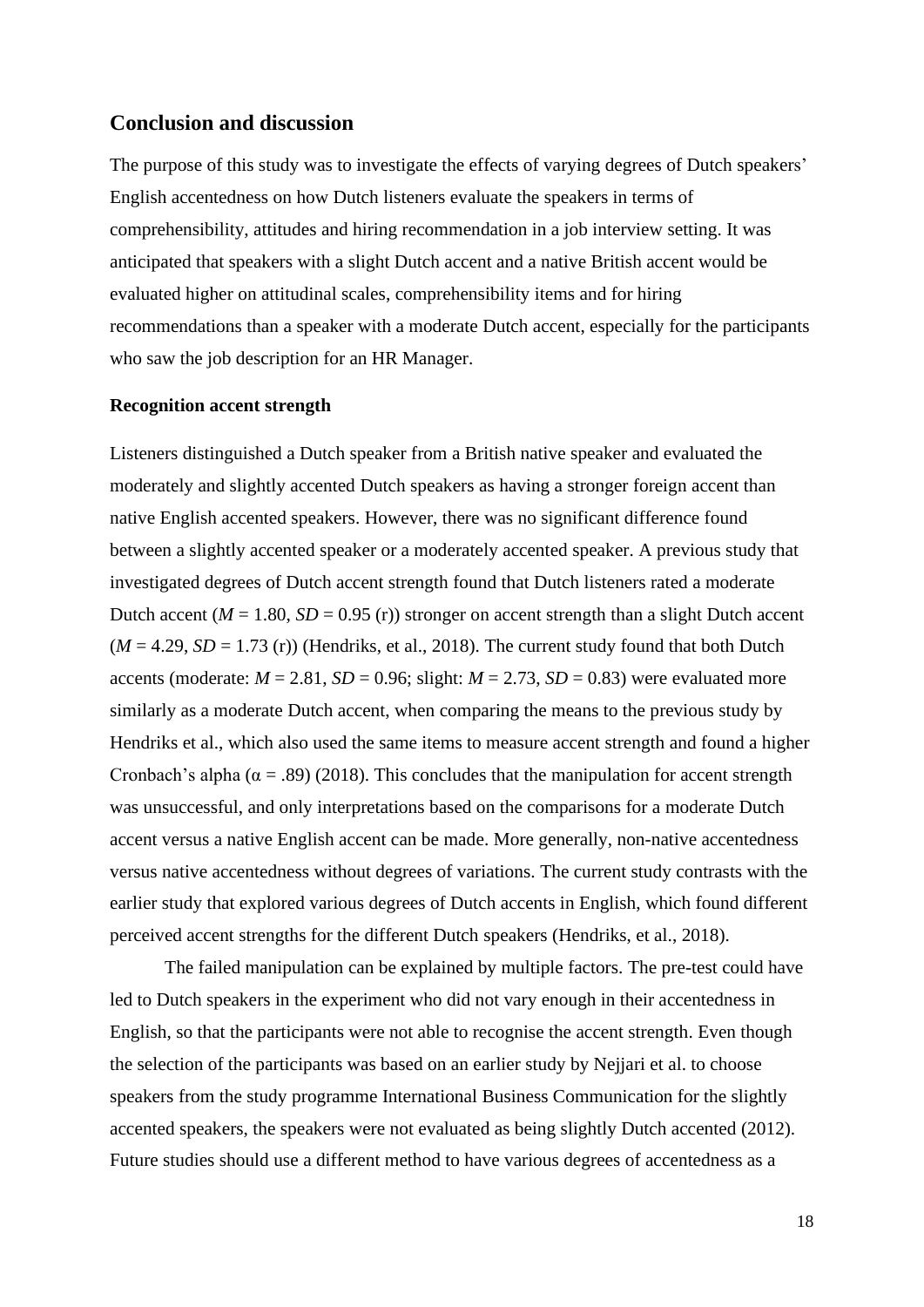manipulation. In addition, in the current study, a relatively low number of experts participated in the pre-test, that is 17, which led to the inability to perform statistical analyses, which is why the speakers were chosen based on means and standard deviations only. In the results of the pre-test, the two Dutch accents differed enough from each other (moderate speaker  $1: M =$ 3.75, *SD* = 1.5; moderate speaker 2: *M* = 3.5, *SD* = 1.73; slight speaker 1: *M* = 4.25, *SD* = 1.5; slight speaker 2:  $M = 4.25$ ,  $SD = 2.22$  (r)) to be distinguished as moderate and slight. However, in later reconsideration, the speakers with the moderate accents should have been evaluated lower to have a greater difference between the Dutch speakers. The current study illustrates the importance of doing statistical analyses on the results of the pre-test before the experiment to ensure a manipulation that reveals significant differences.

The hypotheses cannot be fully supported, since no interpretations can be made based on accent strength.

#### **Identification of origin of the speaker**

It was anticipated that participants that listened to the speakers with a moderate Dutch accent would be more successful in identifying the country of origin of the speaker than the other listeners, since earlier studies have shown that Dutch listeners identify a speaker with a stronger Dutch accent more easily as being Dutch than a speaker with a weaker Dutch accent (Hendriks, et al., 2016; Hendriks, et al., 2018). However, findings showed that the fragments of the slightly accented speakers were identified correctly most often, followed by the moderately accented speakers and the native English accented speakers. In an earlier analysis, the slightly accented speakers, even though insignificant, was evaluated as having a stronger foreign accent than the moderately accented speakers, which explains that the slightly accented speakers were recognised as Dutch easier than the moderately accented speakers. Even though the manipulation was unsuccessful, the perceived accent strength correlates with the correct identification of the country of origin of the speakers.

#### **Comprehensibility**

Comprehensibility did not differ across accentedness version, which means that all accents were evaluated as equally comprehensible. This is in contrast with findings of a previous study that investigated perceived comprehensibility of various degrees of Dutch accentedness and found that Dutch listeners considered moderately accented speakers less comprehensible than the native English speakers (Hendriks, et al., 2016).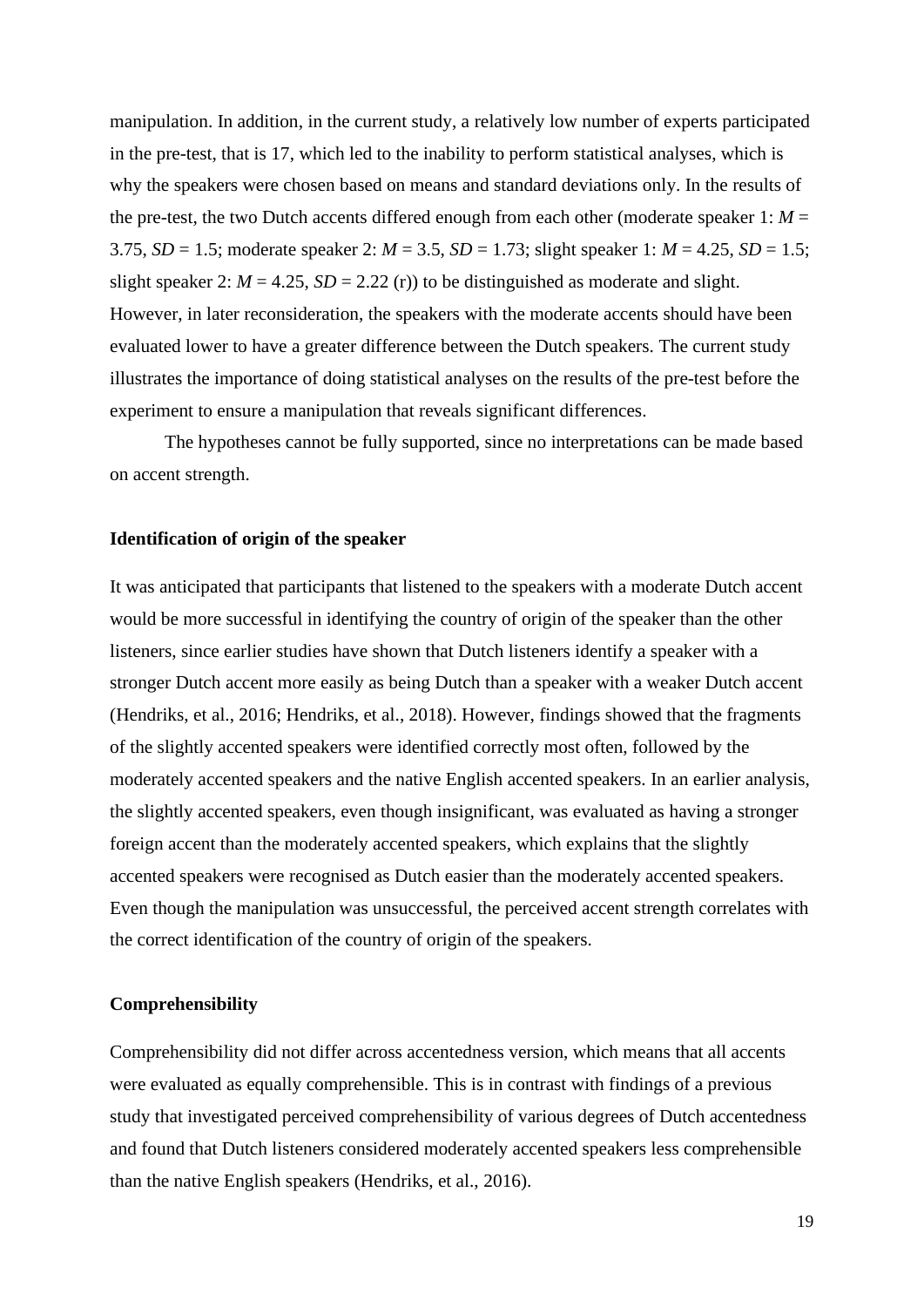Significantly different results were found for participants that saw the IT job description and for participants that saw the HR job description. The participants that saw the HR job description in the beginning of the experiment considered all speakers as more comprehensible than participants that saw the IT job description, which was not anticipated in Hypothesis 1. It was anticipated that a speaker with a non-native accent in English would have been considered as less comprehensible than a native English accent for a job with many communicatively demanding tasks. The findings contrast with a study which found that a French accented speaker scored higher on hirability, even though the Midwestern US accented speaker was evaluated as more understandable than a French accented speaker by listeners from the United States (Deprez-Sims, & Morris, 2010).

#### **Attitudes**

Participants evaluated Dutch speakers significantly lower on superiority items than a native British speaker. This finding is in line with earlier studies, which showed that standardaccented speakers are accorded higher ratings of status and superiority (Fuertes, et al., 2012). In addition, Nejjari et al. found higher evaluations for native English speakers for status than for moderately and slightly Dutch accented speakers, with the items competent, educated, having authority, intelligent and cultured (2012).

For one item that measured superiority, namely educated, participants rated a moderately accented speaker significantly lower in comparison to the native accented speaker for the job description of an HR Manager. On the contrary, participants rated a slightly accented speaker significantly lower in comparison the native accented speaker for the job description of an IT Technician. The moderately accented speakers were not as easily identified as Dutch as the slightly accented speakers, which has led the participants to more critically evaluate on whether the speaker sounds educated when the job requires good communication skills.

However, warmth and dynamism did not give significantly different results for different accents or job descriptions. This is in contrast to other studies, which showed that moderately accented speakers were given more negative attitudinal evaluations than the native English speakers (Hendriks, et al., 2016). In addition, a meta-analysis showed that standardaccented speakers were evaluated higher on the dimensions warmth and dynamism (Fuertes, et al., 2012). To date, no studies have measured the impressions of the speaker of non-native accented job applicants in a job interview setting.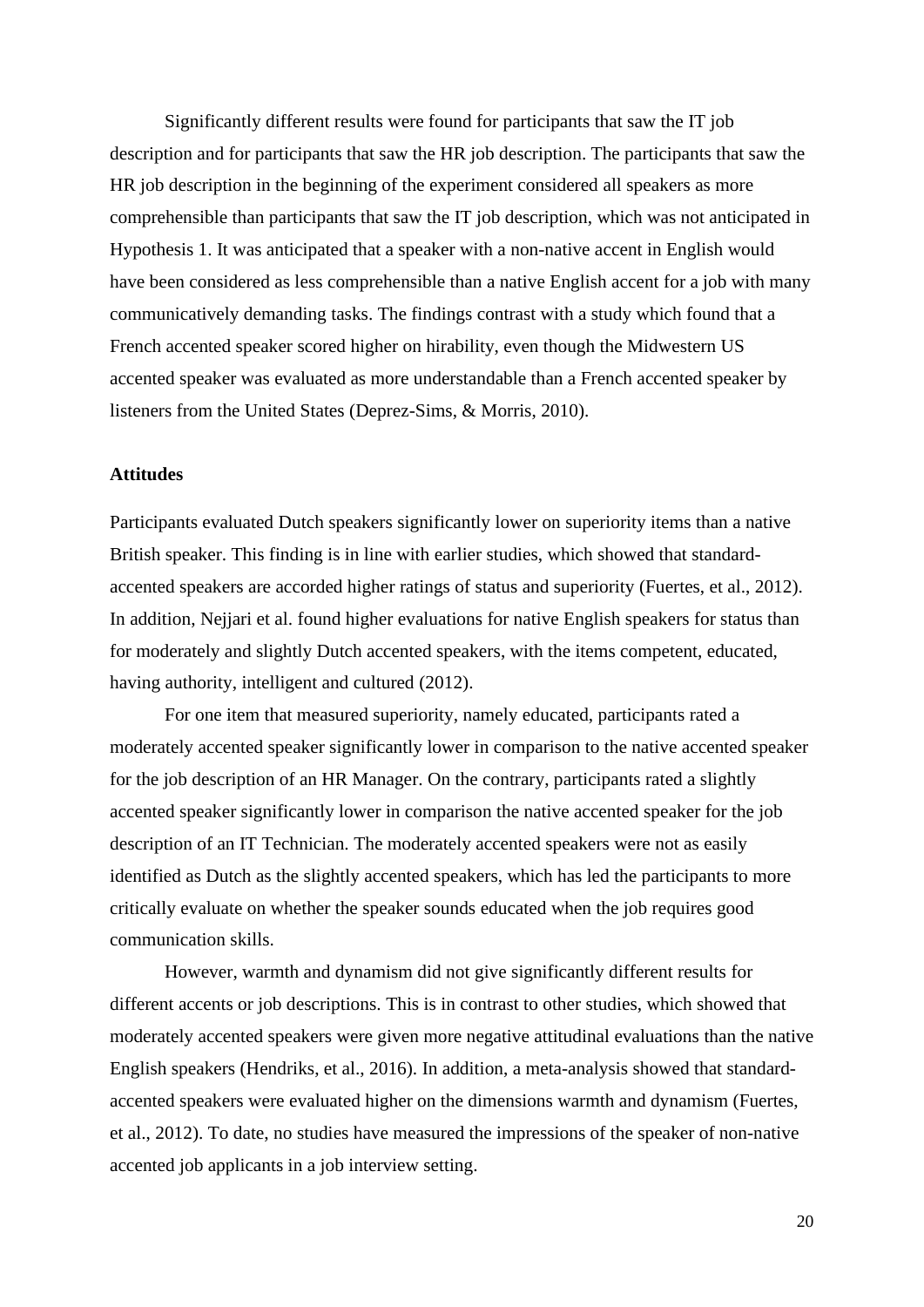To conclude, Hypothesis 2 is partially supported by the finding that the non-native accented speaker was downgraded on the items for superiority in comparison to the native accented speaker for both job descriptions. However, the type of job did not influence the attitudinal evaluations, even though it was anticipated.

#### **Hiring recommendation**

Participants who saw the job description for an HR Manager evaluated the speakers with a moderate accent lower for hiring recommendation than speakers with a slight accent and a native accent. In the current study, this finding could be explained by the out-group bias (Deprez-Sims, & Morris, 2013). Since the slightly accented speakers were identified as Dutch more than the moderately accented speakers, the Dutch listeners may have given the slightly accented speakers higher recommendation scores based on the perceived country of origin that they share. Participants that listened to a moderately accented speaker downgraded the speaker even more when they evaluated based on a job description for an HR Manager. The job description for an HR Manager listed more tasks that require communicative skills, which could explain their critical view. This finding concurs with a previous study, which found that participants rated speakers more positively on the hiring scale when the speakers were perceived to be similar to the listener (Deprez-Sims, & Morris, 2010).

Hypothesis 3 is partially supported, since it was found that a non-native accented speaker is less likely to be hired for a job with high communicative demands than a native accented speaker. However, the same result was found for the job with low communicatively demanding tasks, which was not anticipated.

#### **Contributions of this study**

The present study has led to new insights about the effect of a foreign accent in English in a job interview setting in a country where the hiring manager shares the same first language as the job applicant. In the current study, the Dutch speakers were all considered moderately accented speakers of English, which is why is chosen for a more general term, that is nonnative accentedness. As a result, the current study cannot make interpretations based on various degrees of non-native accentedness, even though this was anticipated as manipulation. However, it has shown that a non-native accent in English is downgraded on attitudinal scales and hiring recommendations by listeners that share the same first language as the speaker. The findings contribute to the knowledge of the effects of non-native accented speakers on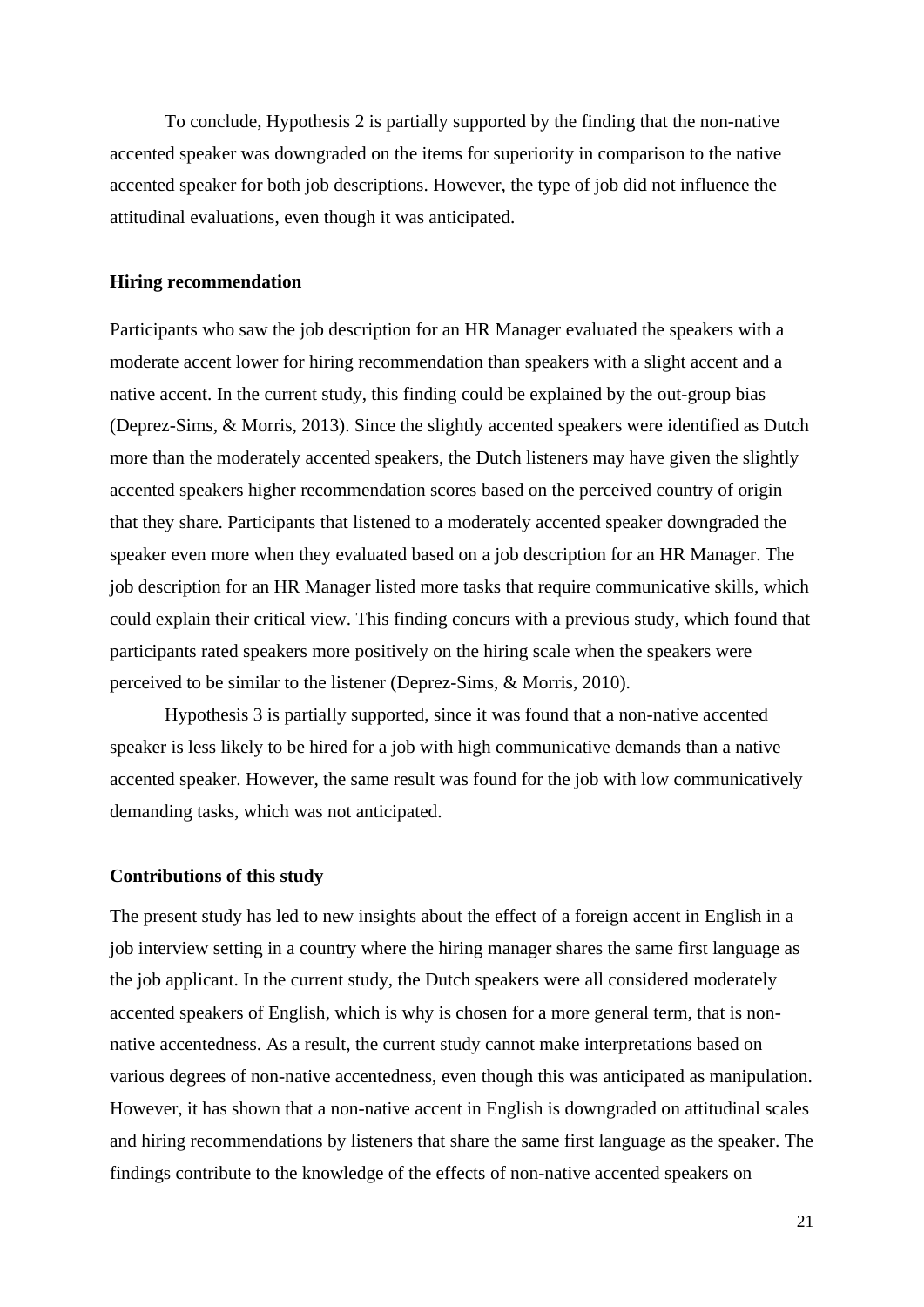listeners that share their first language in terms of comprehensibility, attitude and hiring recommendation. Findings showed that moderately accented speakers scored lower for hiring recommendations for the job of an HR Manager than slightly accented speakers and native British speakers, which could be explained by the high number of correct perceived country of origin for slightly accented speakers. An earlier study that investigated foreign accents and hiring recommendation found that perceived similarity correlates positively with hiring recommendations (Deprez-Sims, & Morris, 2010). In this case, Dutch listeners rated the Dutch speakers higher for hiring recommendations because of the perceived similarity, with which the current study provides support for the Similarity-Attract Model and the out-group bias.

The finding that participants who saw a job description for an HR Manager downgraded the moderately accented speakers for hiring recommendations adds to earlier studies that investigated non-native accents in the workplace by emphasising that the communicatively demanding tasks of the job influence the speaker evaluations.

#### **Practical implications**

Globalisation has influenced organisations from all over the world, including non-Anglophone countries. More organisations have adopted English as a Lingua Franca, which holds that all communication in the job is English-spoken. As a result, job-hunters will apply for a job in their country and might have an English job interview with a job interviewer that shares the same first language background. Job-hunters are now made aware of their nonnative accentedness and the effects. Hiring managers may evaluate a job applicant immediately based on its accent in the first sentence. A non-native accent that reveals the shared first language might negatively influence a final hiring recommendation. In addition, a hiring manager for a job that involves highly communicatively demanding tasks is expected to be more critical of the applicant's speech. However, they should assess all applicants equally based on the qualities and skills, not whether there is a shared language background. It is advised to job applicants to minimise a non-native accent in English to avoid speaker evaluations based on a perceived country of origin. Therefore, further research could explore differences between job applicants that have never had speech trainings to minimise a nonnative accent and job applicants that have had speech trainings to minimise a non-native accent. This knowledge could test whether it would improve non-native English job applicants' hirability and whether it is worth investing in speech training.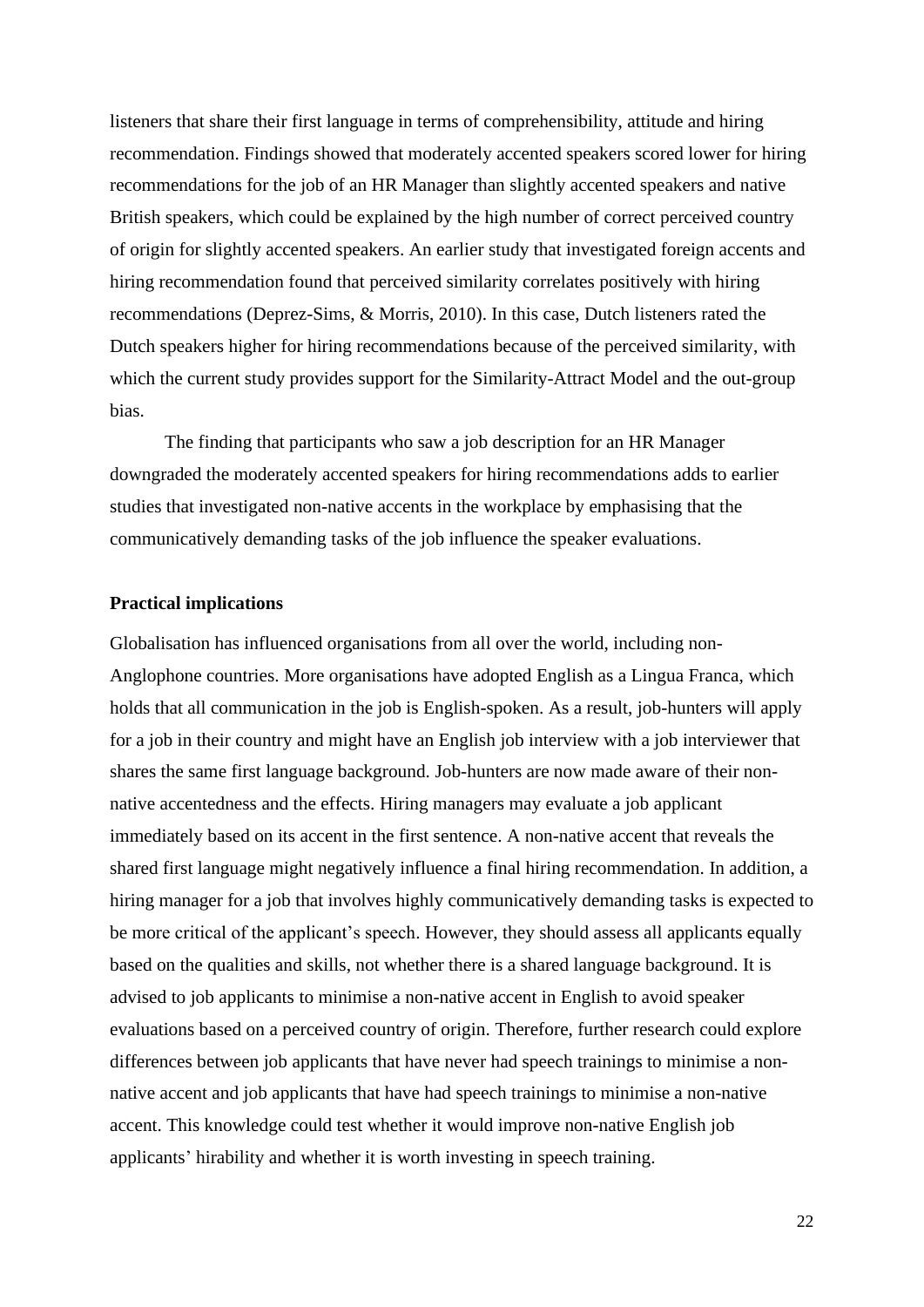#### **Limitations and suggestions for further research**

The current study examined speaker evaluations of moderately and slightly Dutch accented speakers as compared to native English accented speakers in a job interview setting by Dutch listeners. However, the pre-test did not facilitate a successful manipulation of accent strength, which limited the conclusions to non-native accentedness instead of the degrees of non-native accentedness. Future studies should invest in having enough participants in the pre-test to perform statistical analyses and to have a successful manipulation in the experiment.

In addition, participants in the experiment have provided feedback on the questionnaire, namely the opening with a briefing and consent form, followed immediately by the job description. As a result, some participants may have not paid attention to the job description, because too much text leads to tiredness and boredom of participants. Future research should warn participants that the experiment starts with the job description and that it is crucial for answering the questions later on.

A great number of participants were enrolled as a student at the time of the experiment. Students are often asked to participate in experiments, which may have led to them being inattentive throughout the duration of the questionnaire. In addition, students are often not experienced in evaluating a job applicant. Background analyses showed that participants had almost no experience with interviewing a job applicant, which makes them not an ideal representation of hiring managers. Future studies that investigate the effect of non-native accents in a job interview setting should try to have a more representative group of participants.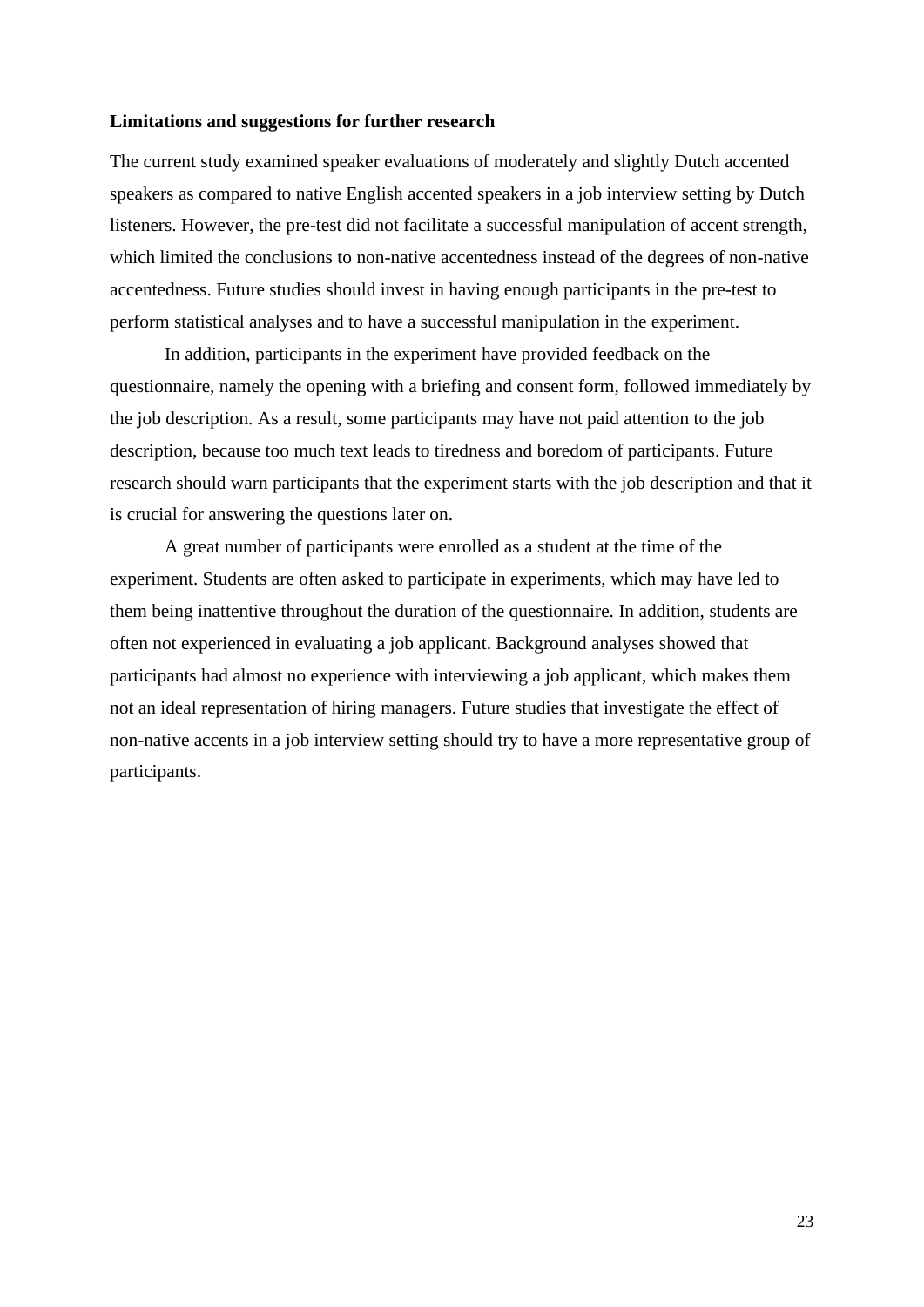### **References**

Bayard, D., Weatherall, A., Gallois, C., & Pittam, J. (2001). Pax Americana? Accent attitudinal evaluations in New Zealand, Australia and America. *Journal of sociolinguistics, 5*(1), 22-49.

Biemans, M. (2000). *Gender variation in voice quality*. Utrecht: LOT.

- Cargile, A. C. (2000). Evaluations of employment suitability: Does accent always matter? *Journal of Employment Counseling, 37*(3), 165-177. doi: 0.1002/j.2161- 1920.2000.tb00483.x
- Carlson, H., & McHenry, M. (2006). Effect of accent and dialect on employability. *Journal Of Employment Counseling, 43*(2), 70-83. doi: 10.1002/j.2161-1920.2006.tb00008.x
- Deprez-Sims, A., & Morris, S. (2010). Accents in the workplace: Their effects during a job interview. *International Journal Of Psychology*, *45*(6), 417-426. doi: 10.1080/00207594.2010.499950
- Derwing, T. M., Rossiter, M. J., Munro, M. J., & Thomson, R. I. (2004). Second language fluency: Judgments on different tasks. *Language learning, 54*(4), 655-679.
- Fuertes, J. N., Gottdiener, W. H., Martin, H., Gilbert, T. C., & Giles, H. (2012). A metaanalysis of the effects of speakers accents on interpersonal evaluations. *European Journal of Social Psychology*, *42*(1), 120–133. doi: 10.1002/ejsp.862
- Gallois, C., & Callan, V. J. (1981). Personality impressions elicited by accented English speech. *Journal of Cross-Cultural Psychology, 12*(3), 347-359.
- Grondelaers, S., Hout, R. V., & Gent, P. V. (2018). Re-evaluating the prestige of regional accents in Netherlandic standard Dutch: The role of accent strength and speaker gender. *Journal of Language and Social Psychology*, *38*(2), 215–236. doi: 10.1177/0261927x18810730
- Hendriks, B., Meurs, F. V., & Hogervorst, N. (2016). Effects of degree of accentedness in lecturers' Dutch-English pronunciation on Dutch students' attitudes and perceptions of comprehensibility. *Dutch Journal of Applied Linguistics*, *5*(1), 1–17. doi: 10.1075/dujal.5.1.01hen
- Hendriks, B., Meurs, F. V., & Reimer, A.-K. (2018). The evaluation of lecturers nonnativeaccented English: Dutch and German students evaluations of different degrees of Dutch-accented and German-accented English of lecturers in higher education. *Journal of English for Academic Purposes*, *34*, 28–45. doi: 10.1016/j.jeap.2018.03.001

Hosoda, M., & Stone-Romero, E. (2010). The effects of foreign accents on employment-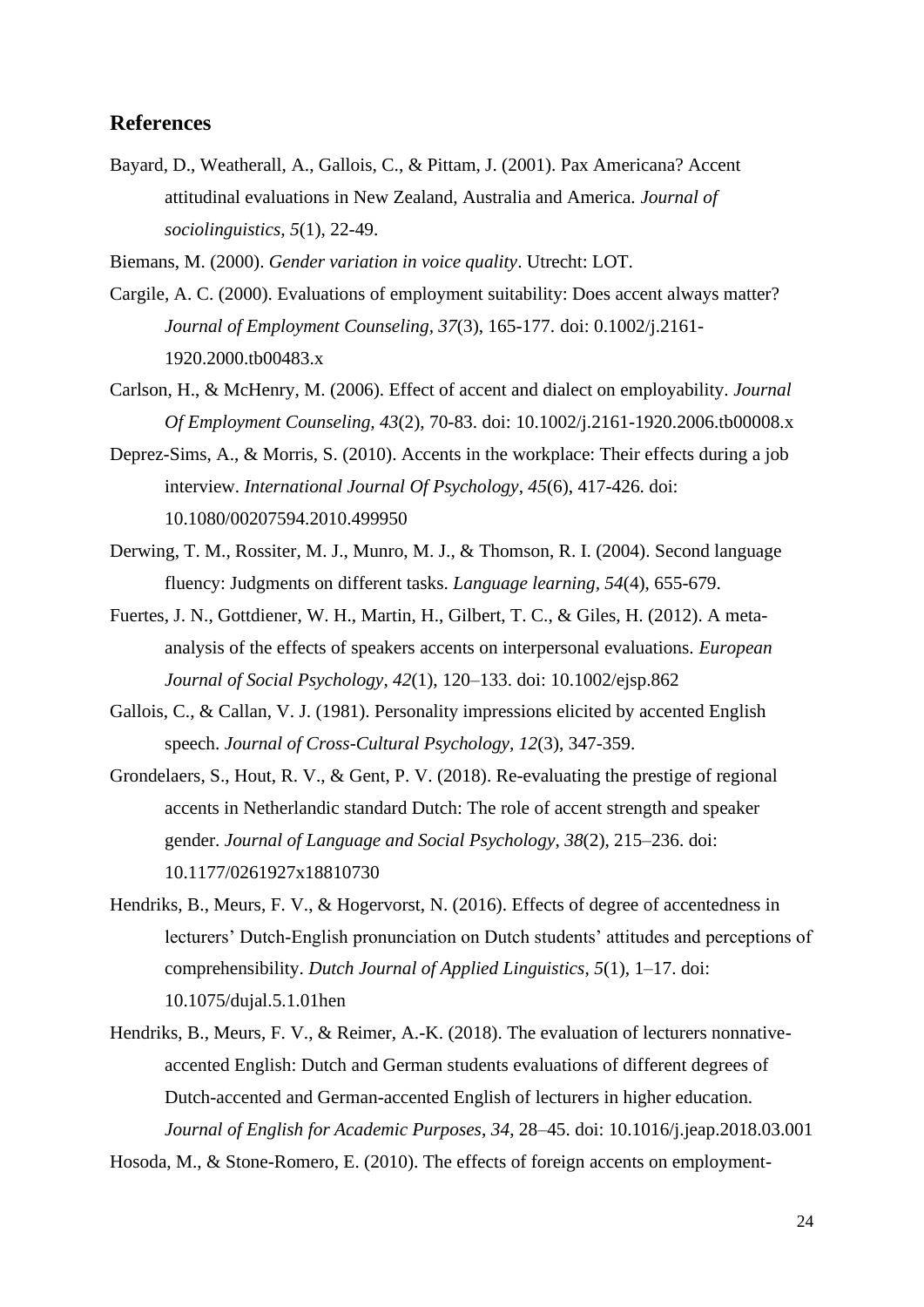related decisions. *Journal of Managerial Psychology*, *25*(2), 113-132.

- Jesney, K. (2004). The use of global foreign accent rating in studies of L2 acquisition. *Calgary, AB: University of Calgary Language Research Centre Reports,* 1-44.
- Krishna, A., & Ahluwalia, R. (2008). Language choice in advertising to bilinguals: Asymmetric effects for multinationals versus local firms. *Journal of Consumer Research, 35*(4), 692-705.
- Lemhöfer, K., & Broersma, M. (2012). Introducing LexTALE: A quick and valid lexical test for advanced learners of English. *Behavior research methods, 44*(2), 325-343.
- Major, R. C., Fitzmaurice, S. F., Bunta, F., & Balasubramanian, C. (2002). The effects of nonnative accents on listening comprehension: Implications for ESL assessment. *Tesol Quarterly, 36*(2), 173e190. https://doi.org/10.2307/3588329
- Nejjari, W., Gerritsen, M., Haagen, M. V. D., & Korzilius, H. (2012). Responses to Dutchaccented English. *World Englishes*, *31*(2), 248–267. doi: 10.1111/j.1467- 971x.2012.01754.x
- Nickerson, C. (2015). The death of the non-native speaker? English as a lingua franca in business communication: A research agenda. *Language Teaching, 48*(3), 390-404. doi:10.1017/S0261444815000129
- Roessel, J., Schoel, C., Zimmermann, R., & Stahlberg, D. (2017). Shedding new light on the evaluation of accented speakers: Basic mechanisms behind nonnative listeners' evaluations of nonnative accented job candidates. *Journal of Language and Social Psychology, 38*(1), 3-32. https://doi.org/10.1177/ 0261927x17747904.
- Timming, A. R. (2017). The effect of foreign accent on employability: a study of the aural dimensions of aesthetic labour in customer-facing and non-customer-facing jobs. *Work, Employment and Society*, *31*(3), 409–428. <https://doi.org/10.1177/0950017016630260>
- Wang, H. (2007). *English as a Lingua Franca: Mutual intelligibility and American speakers of English.* Utrecht: Netherlands Graduate School of Linguistics.
- Zenner, E., Speelman, D., & Geeraerts, D. (2015). English-only job advertising in the Low Countries: The impact of job-related and company-related predictors. *Dutch Journal of Applied Linguistics*, *4*(1), 6–20. doi: 10.1075/dujal.4.1.02zen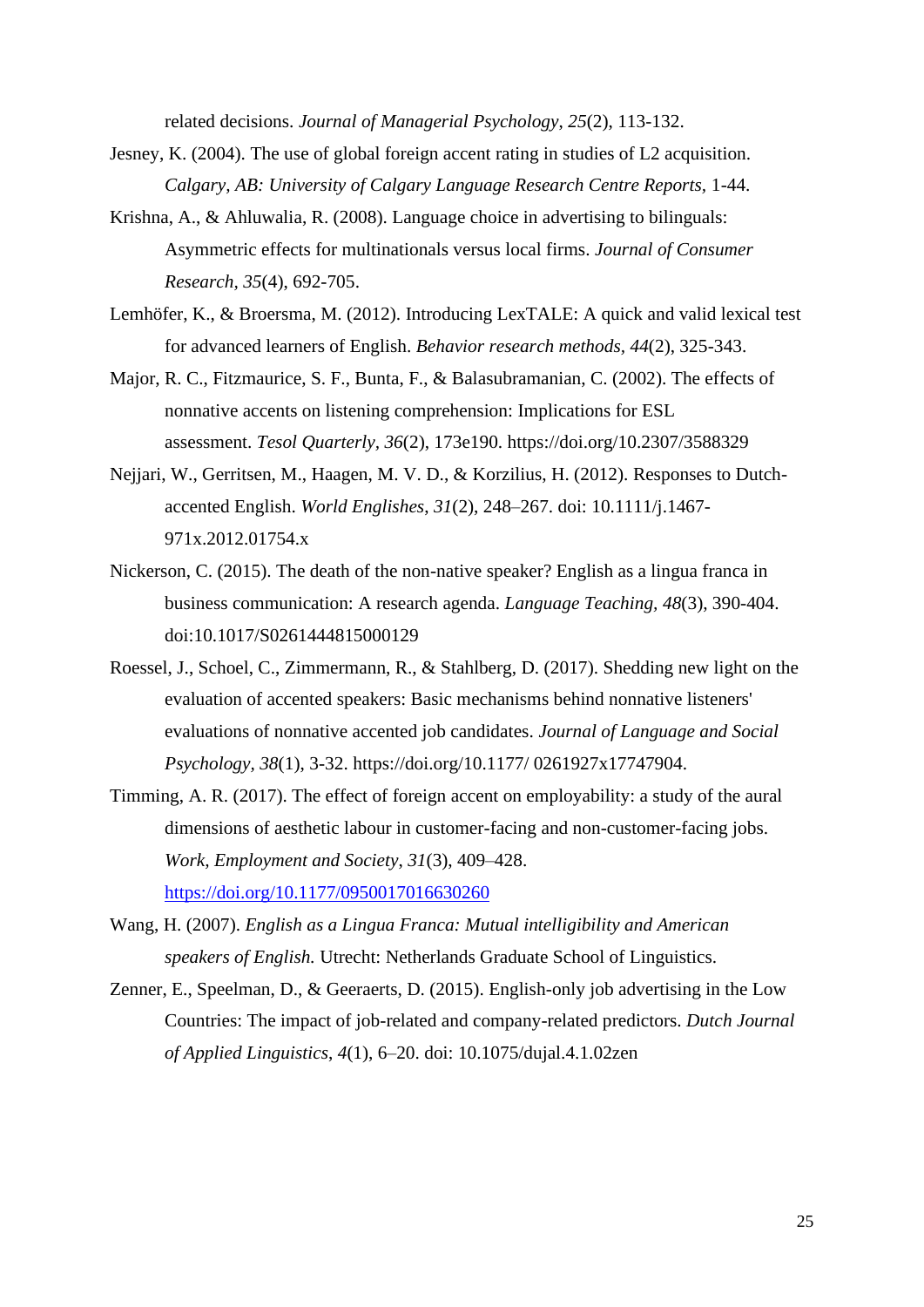### Job description for Human Resource manager

- Plans and carries out policies relating to all phases of personnel activity such as training and development
- Recruits, interviews, and selects employees to fill vacant positions
- Plans and conducts employee orientation to foster positive attitude toward company goals
- Investigates on-the-job accidents and prepares reports for insurance carriers
- Conducts internet survey within labor market to determine competitive salaries

### Dutch translation

- Plannen en uitvoeren van beleid met betrekking tot alle fasen van personeelsactiviteiten zoals training en ontwikkeling
- Werknemers werven, interviewen en selecteren om vacatures te vervullen
- Werknemersoriëntatie plannen en geleiden om een positieve houding ten opzichte van de bedrijfsdoelstellingen te bevorderen
- Arbeidsongevallen onderzoeken en rapporten voor verzekeringsmaatschappijen opstellen
- Uitvoeren van internetonderzoek op de arbeidsmarkt om competitieve salarissen te bepalen

#### Source:

Deprez-Sims, A., & Morris, S. (2010). Accents in the workplace: Their effects during a job interview. *International Journal Of Psychology*, *45*(6), 417-426. doi: 10.1080/00207594.2010.499950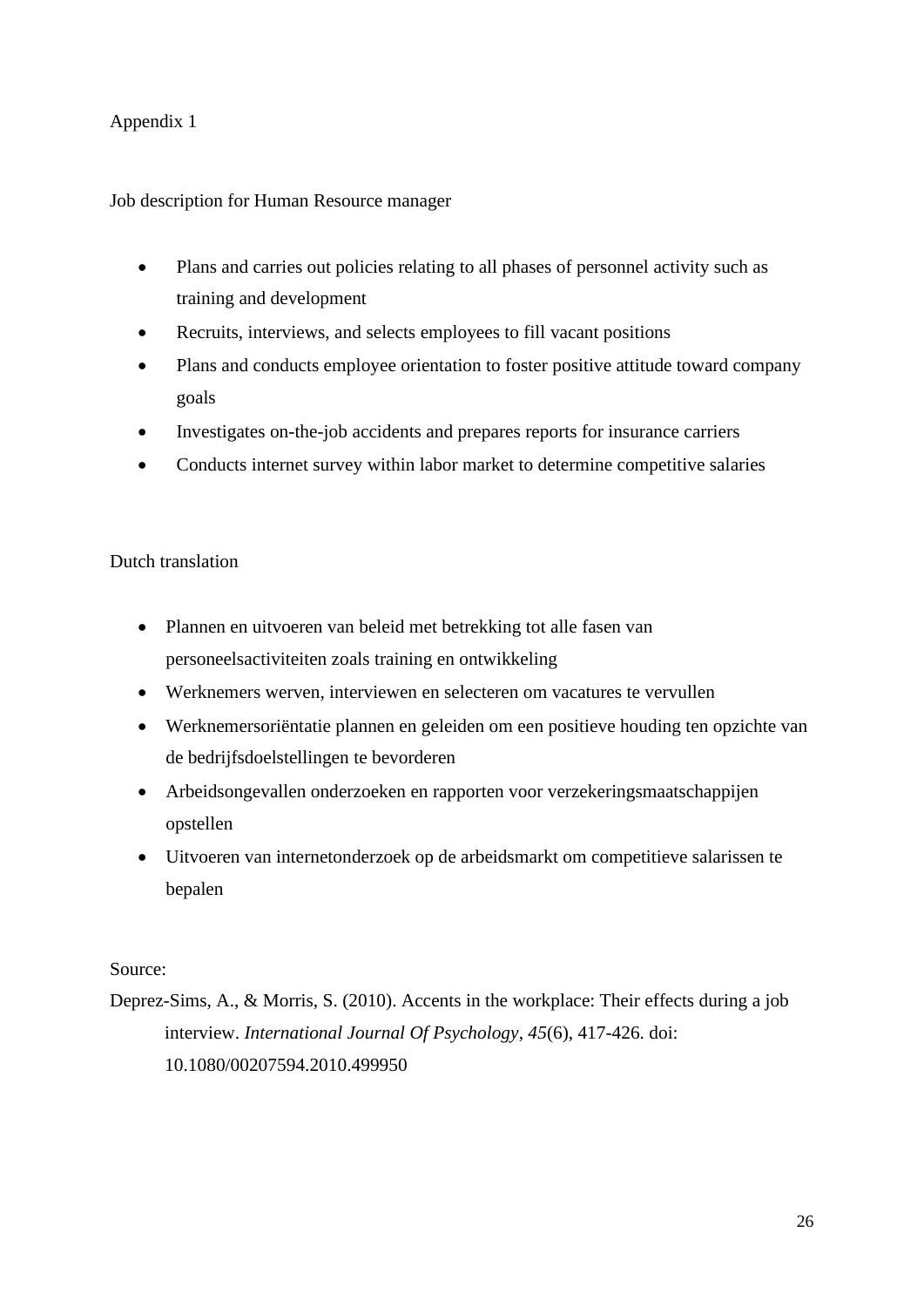Job description for IT technician

- Sets up workstations with computers and necessary peripheral devices (routers, printers etc.)
- Checks computer hardware (HDD, mouses, keyboards etc.) to ensure functionality
- Installs and configures appropriate software and functions according to specifications
- Develops and maintains local networks in ways that optimize performance
- Ensures security and privacy of networks and computer systems

### Dutch translation

- Werkstations opzetten met computers en noodzakelijke randapparatuur (routers, printers enz.)
- Computer hardware (HDD, muizen, toetsenborden enz.) controleren om functionaliteit te garanderen
- Geschikte software en functies installeren en configureren volgens specificaties
- Lokale netwerken ontwikkelen en onderhouden op manieren die de prestaties optimaliseren
- Zorgen voor beveiliging en privacy van netwerken en computersystemen

### Source:

IT Technician Job Description. (n.d.). Retrieved from [https://resources.workable.com/it](https://resources.workable.com/it-%09technician-job-description)[technician-job-description](https://resources.workable.com/it-%09technician-job-description)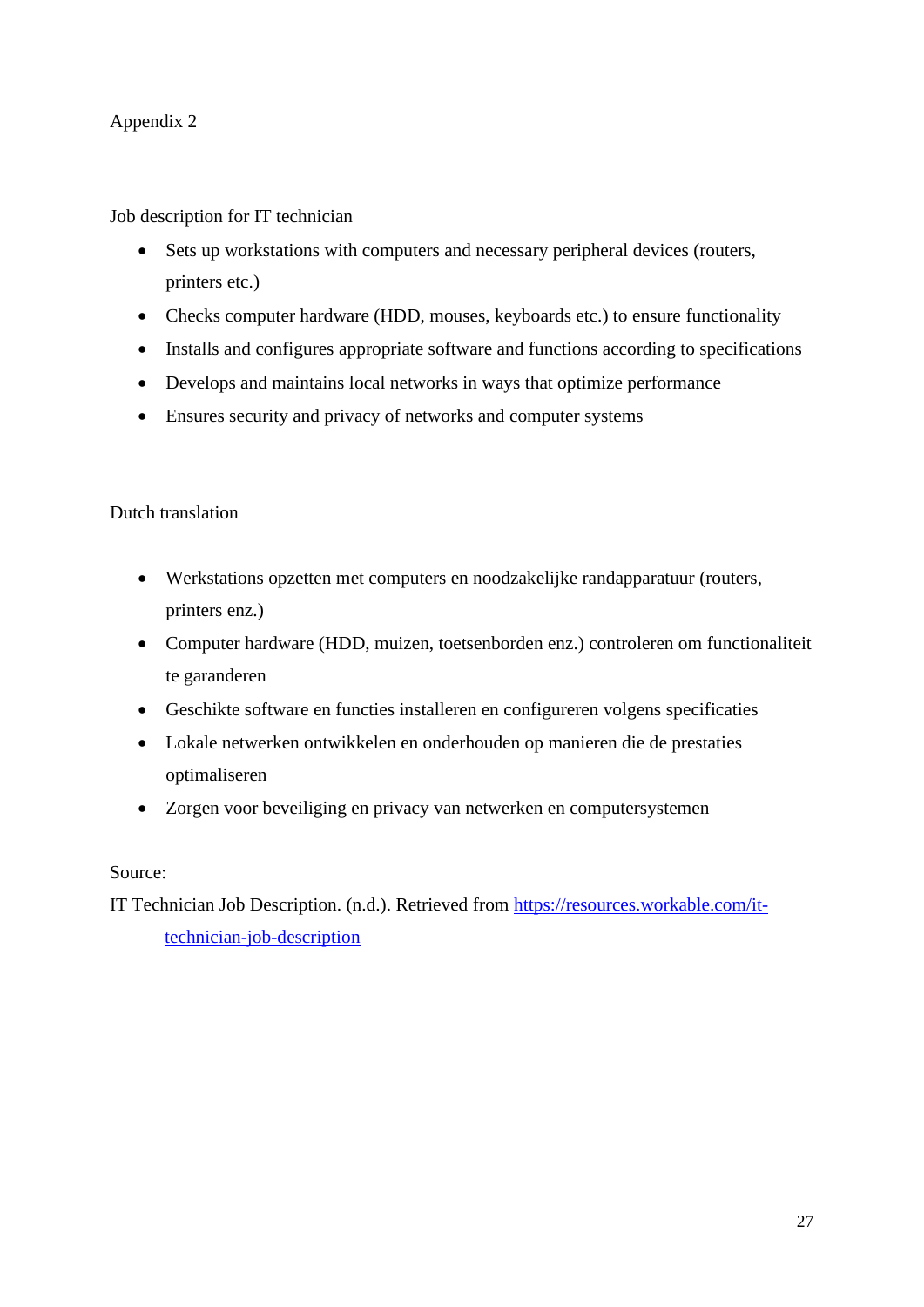## **Questionnaire**

Hallo, wij zijn Mathis Barten, Ilse Duijff, Maud Korsten, Nils Lechtenbrink en Bregtje Noordhoek. Wij zijn derdejaarsstudenten van de studie International Business Communication aan de Radboud Universiteit. Voor onze bachelor scriptie doen wij onderzoek naar sollicitatiegesprekken en vacatures. Graag willen wij u uitnodigen om mee te doen aan dit onderzoek.

Wat wordt er van u verwacht?

Meedoen aan het onderzoek houdt in dat u een online vragenlijst gaat invullen. Allereerst zult u een Engelstalig geluidsfragment horen waarna enkele vragen volgen die betrekking hebben op dit fragment. Vervolgens zullen we u vragen om een korte taaltest uit te voeren. Ten slotte vragen we u om enkele demografische gegevens in te vullen. Het invullen van de vragenlijst duurt ongeveer 10 minuten.

### Vrijwilligheid

U doet vrijwillig mee aan dit onderzoek. Daarom kunt u op elk moment tijdens het onderzoek uw deelname stopzetten en uw toestemming intrekken. U hoeft niet aan te geven waarom u stopt. U kunt tot twee weken na deelname ook uw onderzoeksgegevens laten verwijderen. Dit kunt u doen door een mail te sturen naar i.duijff@student.ru.nl.

Wat gebeurt er met mijn gegevens?

De onderzoeksgegevens die we in dit onderzoek verzamelen, zullen door wetenschappers gebruikt worden voor datasets, artikelen en presentaties. De anoniem gemaakte onderzoeksgegevens zijn tenminste 10 jaar beschikbaar voor andere wetenschappers. Als we gegevens met andere onderzoekers delen, kunnen deze dus niet tot u herleid worden.

We bewaren alle onderzoeksgegevens op beveiligde wijze volgens de richtlijnen van de Radboud Universiteit.

Heeft u vragen over het onderzoek?

Als u meer informatie over het onderzoek wilt hebben, of als u klachten heeft over het onderzoek kunt u contact opnemen via i.duijff@student.ru.nl

### Toestemming

Door te klikken op de knop 'Ik ga akkoord om deel te nemen aan dit onderzoek' geeft u aan dat u:

- Bovenstaande informatie heeft gelezen
- Vrijwillig meedoet aan het onderzoek
- 18 jaar of ouder bent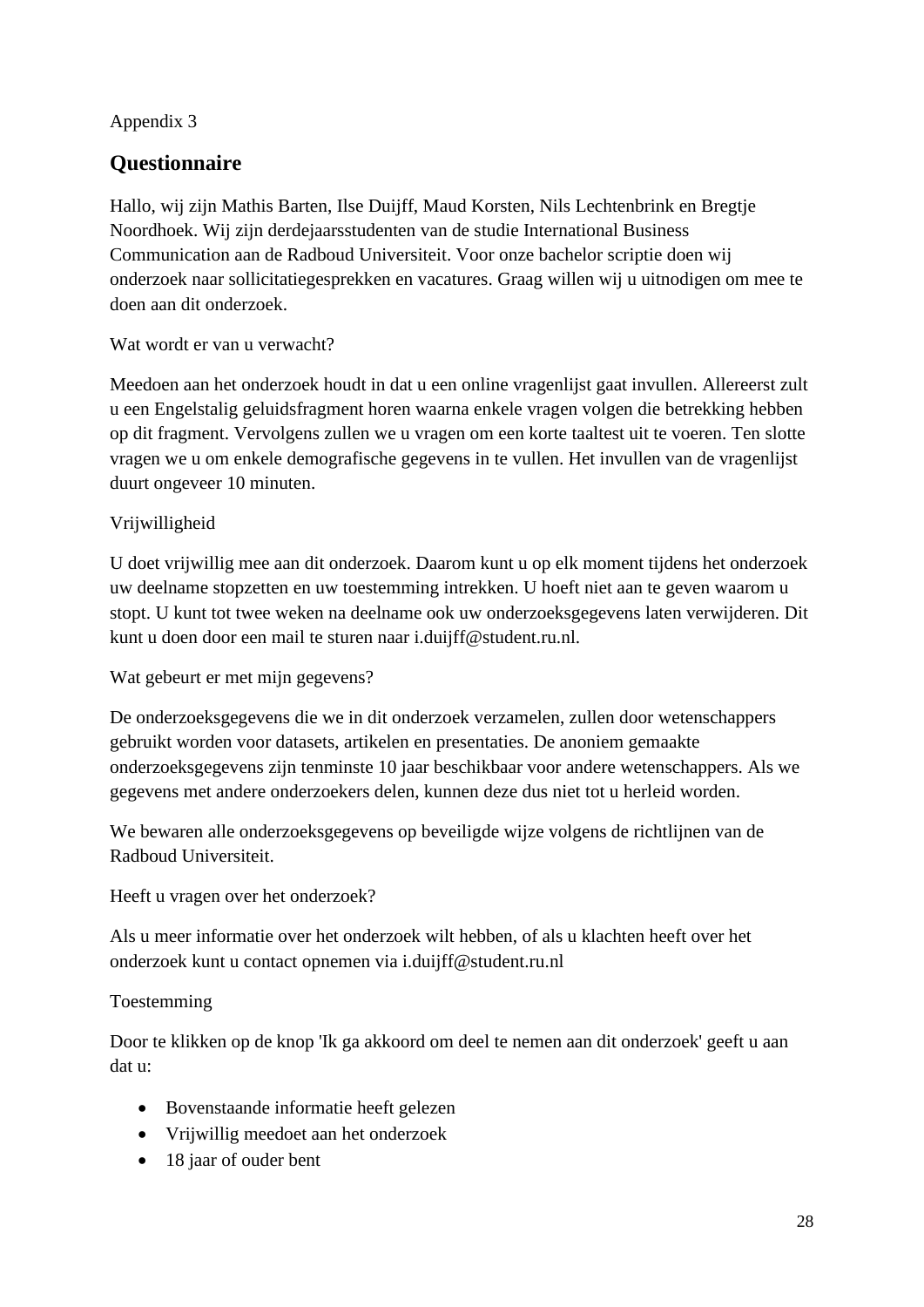Als u niet mee wilt doen aan het onderzoek, kunt u op de knop 'Ik wil niet deelnemen aan dit onderzoek' klikken. De enquête zal dan worden afgesloten.

- o Ik ga akkoord om deel te nemen aan dit onderzoek
- o Ik wil niet deelnemen aan dit onderzoek

### Vacature IT

U hoort zo een fragment van iemand die solliciteert naar de baan van een IT Technicus bij een internationaal bedrijf. Dit fragment is in het Engels, omdat het bedrijf veel Engels gebruikt onder werknemers en klanten. Na het fragment volgen er enkele vragen. Hieronder ziet u een aantal vereisten voor de positie van een IT Technicus:

- Werkstations opzetten met computers en noodzakelijke randapparatuur (routers, printers enz.)
- Computer hardware (HDD, muizen, toetsenborden enz.) controleren om functionaliteit te garanderen
- Geschikte software en functies installeren en configureren volgens specificaties
- Lokale netwerken ontwikkelen en onderhouden op manieren die de prestaties optimaliseren
- Zorgen voor beveiliging en privacy van netwerken en computersystemen

### Vacature HR

U hoort zo een fragment van iemand die solliciteert naar de baan van een HR Manager bij een internationaal bedrijf. Dit fragment is in het Engels, omdat het bedrijf veel Engels gebruikt onder werknemers en klanten. Na het fragment volgen er enkele vragen. Hieronder ziet u een aantal vereisten voor de positie van een HR Manager:

- Plannen en uitvoeren van beleid met betrekking tot alle fasen van personeelsactiviteiten zoals training en ontwikkeling
- Werknemers werven, interviewen en selecteren om vacatures te vervullen
- Werknemersoriëntatie plannen en geleiden om een positieve houding ten opzichte van de bedrijfsdoelstellingen te bevorderen
- Arbeidsongevallen onderzoeken en rapporten voor verzekeringsmaatschappijen opstellen
- Uitvoeren van internetonderzoek op de arbeidsmarkt om competitieve salarissen te bepalen

U kunt nu luisteren naar een spraakfragment van iemand die solliciteert naar de baan. Hierna volgen de vragen. Luister aandachtig, u kunt hierna niet meer terugkeren naar het fragment.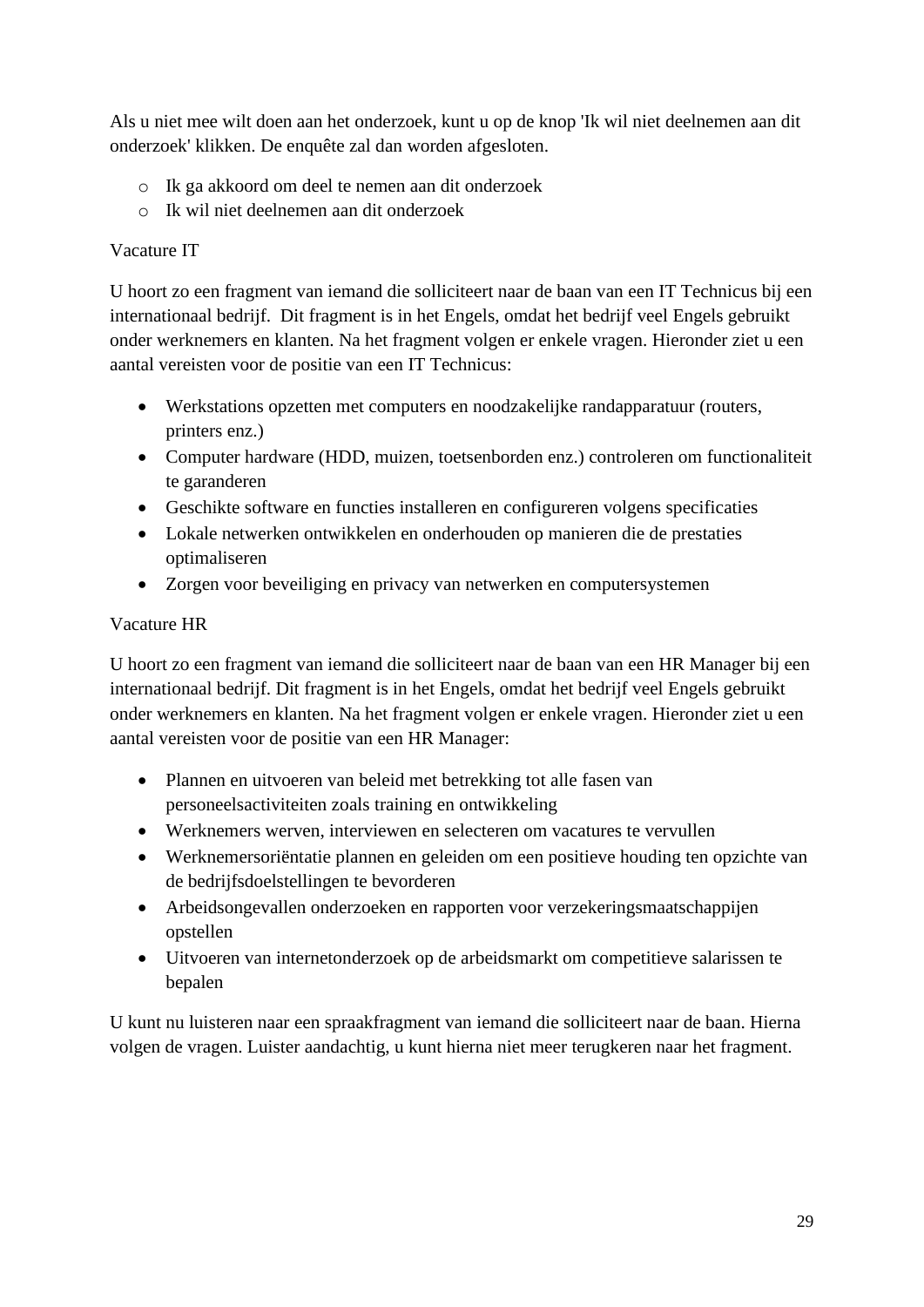Wat denkt u dat het land van herkomst is van de spreker?

Deze spreker heeft een sterk buitenlands accent in het Engels

\_\_\_\_\_\_\_\_\_\_\_\_\_\_\_\_\_\_\_\_\_\_\_\_\_\_\_\_\_\_\_\_\_\_\_\_\_\_\_\_\_\_\_\_\_\_\_\_\_\_\_\_\_\_\_\_\_\_\_\_\_\_\_\_

- Zeer mee oneens (1)
- Mee oneens  $(2)$
- Beetje mee oneens (3)
- Neutraal (4)
- Beetje mee eens (5)
- Mee eens  $(6)$
- Zeer mee eens (7)

Deze spreker klinkt als een moedertaalspreker van het Engels

- Zeer mee oneens (1)
- Mee oneens  $(2)$
- Beetje mee oneens (3)
- Neutraal (4)
- Beetje mee eens (5)
- Mee eens  $(6)$
- Zeer mee eens (7)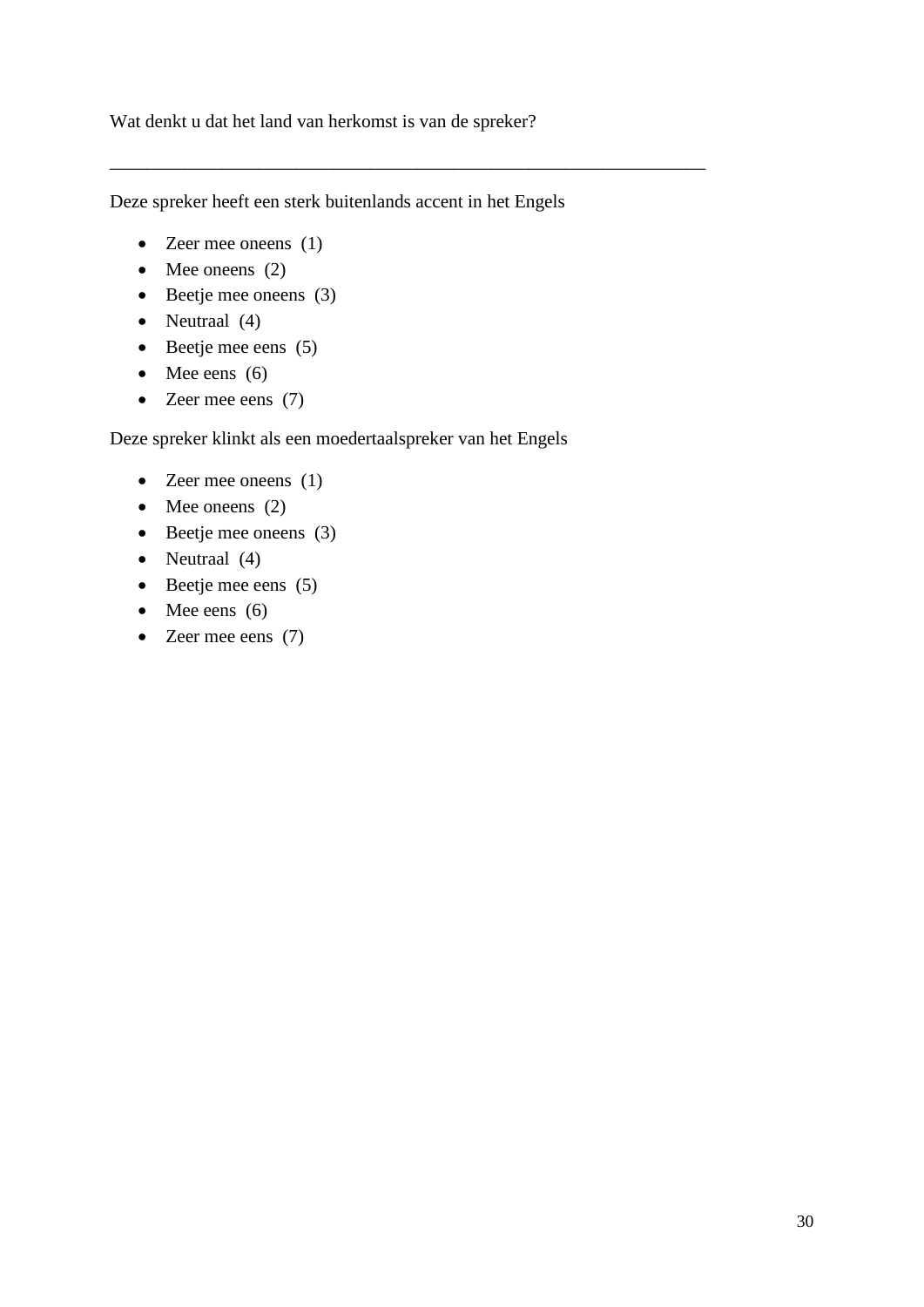|                                                                                     | Zeer mee<br>oneens<br>(1) | Mee<br>oneens<br>(2) | Een<br>beetje<br>mee<br>oneens<br>(3) | Neutraal<br>(4) | Een<br>beetje<br>mee eens<br>(5) | Mee<br>eens $(6)$ | Zeer mee<br>eens $(7)$ |
|-------------------------------------------------------------------------------------|---------------------------|----------------------|---------------------------------------|-----------------|----------------------------------|-------------------|------------------------|
| Ik moet heel<br>goed<br>luisteren om<br>de spreker<br>te kunnen<br>begrijpen<br>(1) |                           |                      |                                       |                 |                                  |                   |                        |
| De spreker<br>spreekt<br>duidelijk (2)                                              |                           |                      |                                       |                 |                                  |                   |                        |
| De spreker<br>is<br>nauwelijks<br>verstaanbaar<br>(3)                               |                           |                      |                                       |                 |                                  |                   |                        |
| De spreker<br>was<br>moeilijk te<br>begrijpen<br>(4)                                |                           |                      |                                       |                 |                                  |                   |                        |
| Ik heb<br>moeite om<br>te begrijpen<br>waar de<br>spreker het<br>over heeft<br>(5)  |                           |                      |                                       |                 |                                  |                   |                        |
| Ik heb geen<br>moeite om<br>de spreker<br>te begrijpen<br>(6)                       |                           |                      |                                       |                 |                                  |                   |                        |
| Ik begrijp<br>niet wat de<br>${\rm spreker}$<br>bedoelt (7)                         |                           |                      |                                       |                 |                                  |                   |                        |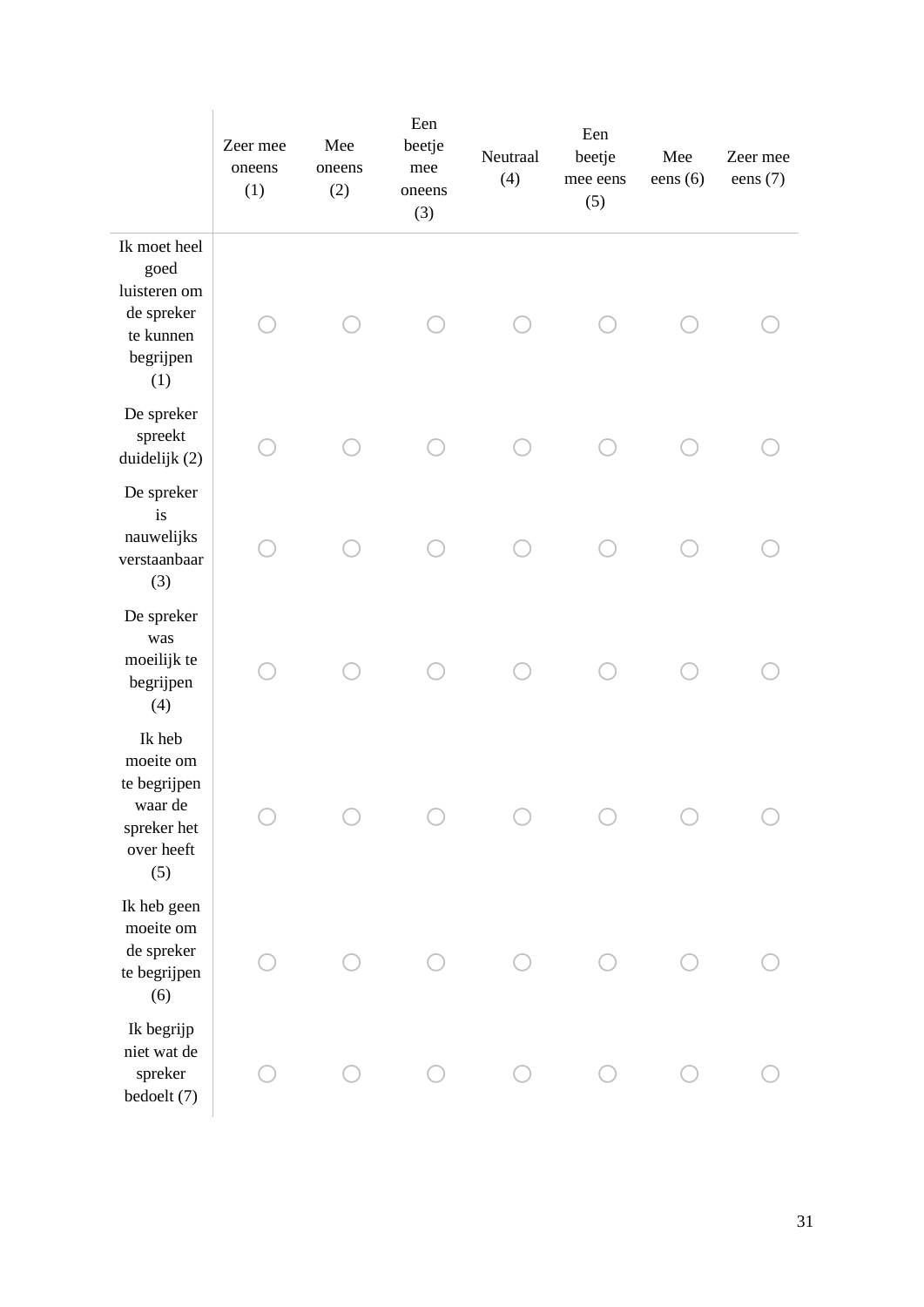|                                               | Zeer mee<br>oneens $(1)$ | Mee<br>oneens $(2)$ | Een beetje<br>mee oneens<br>(3)   | Neutraal<br>(4) | Een beetje<br>mee eens<br>(5) | Mee eens<br>(6) | Zeer mee<br>eens $(7)$ |
|-----------------------------------------------|--------------------------|---------------------|-----------------------------------|-----------------|-------------------------------|-----------------|------------------------|
| Deze spreker<br>klinkt chique<br>(1)          |                          |                     |                                   |                 |                               |                 |                        |
| Deze spreker<br>klinkt<br>hoogopgeleid<br>(2) |                          |                     |                                   |                 |                               |                 |                        |
| Deze spreker<br>klinkt serieus<br>(3)         |                          |                     |                                   |                 |                               |                 |                        |
|                                               | Zeer mee<br>oneens $(1)$ | Mee<br>oneens $(2)$ | Een beetje<br>mee<br>oneens $(3)$ | Neutraal<br>(4) | Een beetje<br>mee eens<br>(5) | Mee eens<br>(6) | Zeer mee<br>eens $(7)$ |
| Deze spreker<br>klinkt aardig<br>(1)          |                          |                     |                                   |                 |                               |                 |                        |
| Deze<br>persoon<br>klinkt warm<br>(2)         |                          |                     |                                   |                 |                               |                 |                        |
| Deze spreker<br>klinkt<br>behulpzaam<br>(3)   |                          |                     |                                   |                 |                               |                 |                        |

|                                           | Zeer mee<br>one ens $(1)$ | Mee<br>one ens $(2)$ | Een beetje<br>mee<br>oneens $(3)$ | Neutraal<br>(4) | Een beetje<br>mee eens<br>(5) | Mee eens<br>(6) | Zeer mee<br>eens $(7)$ |
|-------------------------------------------|---------------------------|----------------------|-----------------------------------|-----------------|-------------------------------|-----------------|------------------------|
| Deze<br>spreker<br>klinkt<br>modern(1)    |                           |                      |                                   |                 |                               |                 |                        |
| Deze<br>spreker<br>klinkt hip<br>(2)      |                           |                      |                                   |                 |                               |                 |                        |
| Deze<br>spreker<br>klinkt<br>trendy $(3)$ |                           |                      |                                   |                 |                               |                 |                        |

Deze persoon is geschikt voor de beschreven functie in de vacature aan het begin van de vragenlijst

• Zeer mee oneens (1)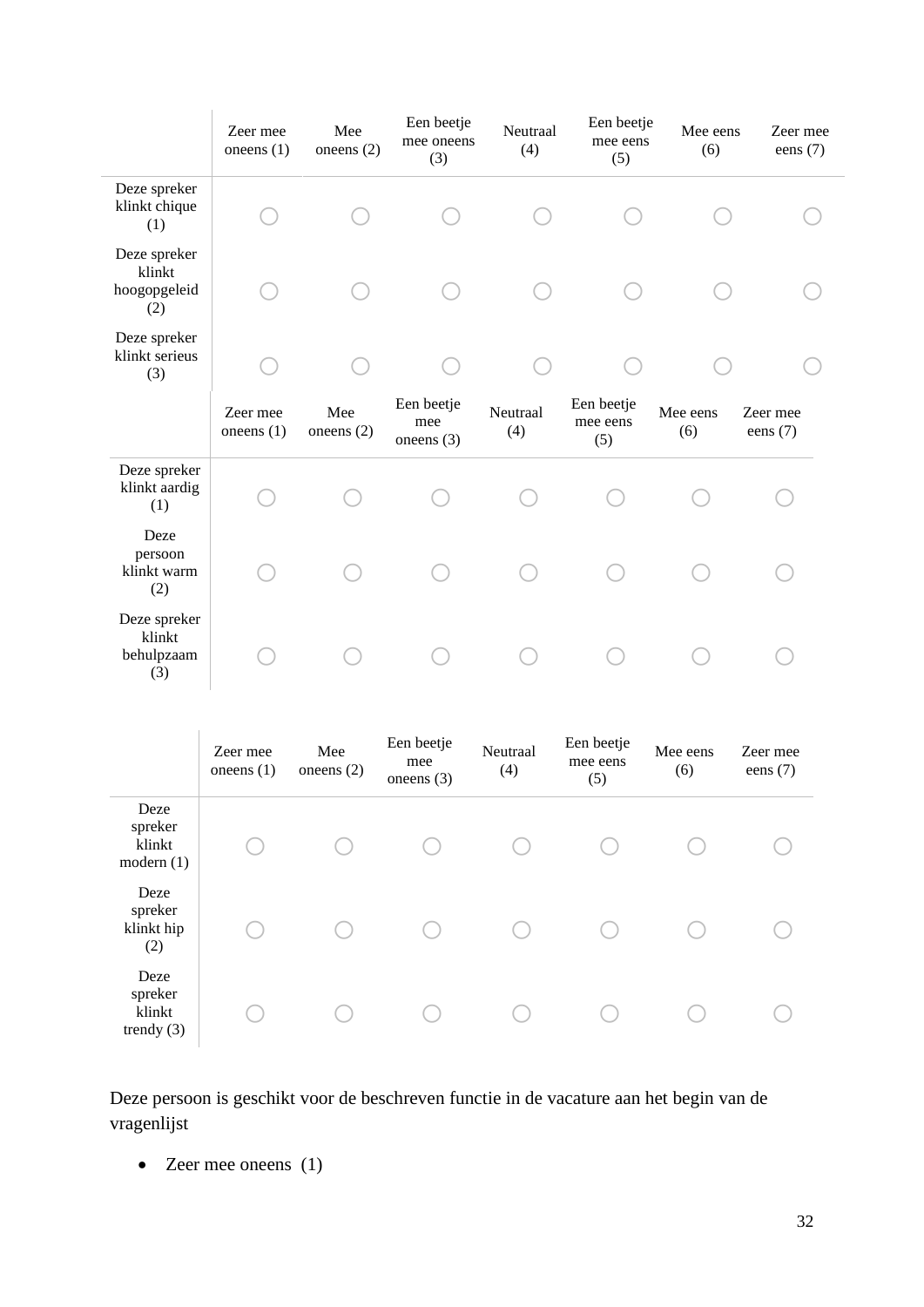- Mee oneens  $(2)$
- Een beetje mee oneens (3)
- Neutraal (4)
- Een beetje mee eens (5)
- Mee eens  $(6)$
- Zeer mee eens (7)

|                                                                              | Zeer mee<br>oneens $(1)$ | Mee<br>oneens $(2)$ | Een beetje<br>mee<br>oneens $(3)$ | Neutraal<br>(4) | Een beetje<br>mee eens<br>(5) | Mee eens<br>(6) | Zeer mee<br>eens $(7)$ |
|------------------------------------------------------------------------------|--------------------------|---------------------|-----------------------------------|-----------------|-------------------------------|-----------------|------------------------|
| Ik zou<br>tevreden<br>zijn als deze<br>persoon<br>wordt<br>aangenomen<br>(1) |                          |                     |                                   |                 |                               |                 |                        |
| Ik voel me<br>positief over<br>deze<br>sollicitant<br>(2)                    |                          |                     |                                   |                 |                               |                 |                        |
| Ik wil met<br>deze<br>sollicitant<br>werken (3)                              |                          |                     |                                   |                 |                               |                 |                        |
| Deze<br>sollicitant<br>zou een<br>aanwinst<br>zijn voor het<br>bedrijf (4)   |                          |                     |                                   |                 |                               |                 |                        |
| Deze<br>sollicitant<br>zou ik<br>aannemen<br>(5)                             |                          |                     |                                   |                 |                               |                 |                        |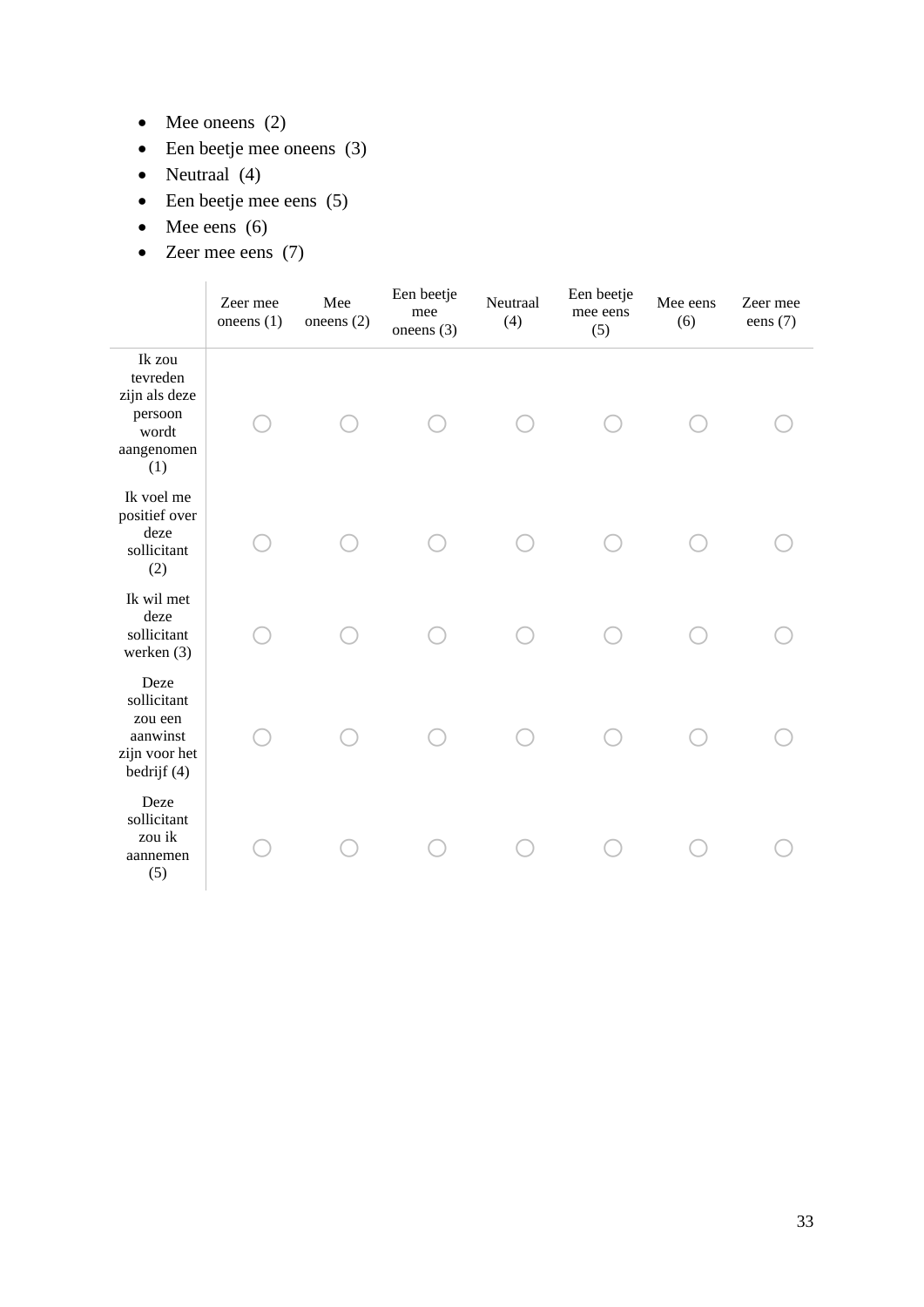|                                                                                     | Zeer mee<br>oneens<br>(1)                   | Mee<br>oneens<br>(2) | Een<br>beetje<br>mee<br>oneens<br>(3) | Neutraal<br>(4) | Een<br>beetje<br>mee eens<br>(5) | Mee<br>eens $(6)$ | Zeer<br>mee<br>eens $(7)$ |
|-------------------------------------------------------------------------------------|---------------------------------------------|----------------------|---------------------------------------|-----------------|----------------------------------|-------------------|---------------------------|
| Deze sollicitant zou<br>een goede relatie<br>hebben met haar<br>ondergeschikten (1) |                                             |                      |                                       |                 |                                  |                   |                           |
| Deze sollicitant heeft<br>bestuursvaardigheid<br>(2)                                |                                             |                      |                                       |                 |                                  |                   |                           |
|                                                                                     | Mijn schrijfvaardigheid in het Engels is () |                      |                                       |                 |                                  |                   |                           |
|                                                                                     | Mijn leesvaardigheid in het Engels is ()    |                      |                                       |                 |                                  |                   |                           |
|                                                                                     | Mijn spreekvaardigheid in het Engels is ()  |                      |                                       |                 |                                  |                   |                           |
|                                                                                     | Mijn luistervaardigheid in het Engels is () |                      |                                       |                 |                                  |                   |                           |

### Lextale

Deze taaltest bestaat uit ongeveer 60 trials, waarin je telkens een reeks letters ziet. Het is uw taak om te beslissen of dit een bestaand Engels woord is of niet. Als u denkt dat het een bestaand Engels woord is, klikt u op "ja", en als u denkt dat het geen bestaand Engels woord is, klikt u op "nee".

Als u zeker weet dat het woord bestaat, ook al weet u de exacte betekenis niet, kunt u nog steeds 'ja' antwoorden. Maar als u niet zeker weet of het een bestaand woord is, moet u "nee" antwoorden.

In dit experiment gebruiken we Brits-Engelse in plaats van Amerikaans-Engelse spelling. Bijvoorbeeld: "realise" in plaats van "realize"; "colour" in plaats van "color", enzovoort. Laat dit u niet verwarren. Dit experiment gaat hoe dan ook niet over het detecteren van zulke subtiele spellingsverschillen.

U heeft voor elke beslissing zoveel tijd als u wilt. Dit deel van het experiment duurt ongeveer 5 minuten.

Als alles duidelijk is, kunt u nu beginnen met het experiment.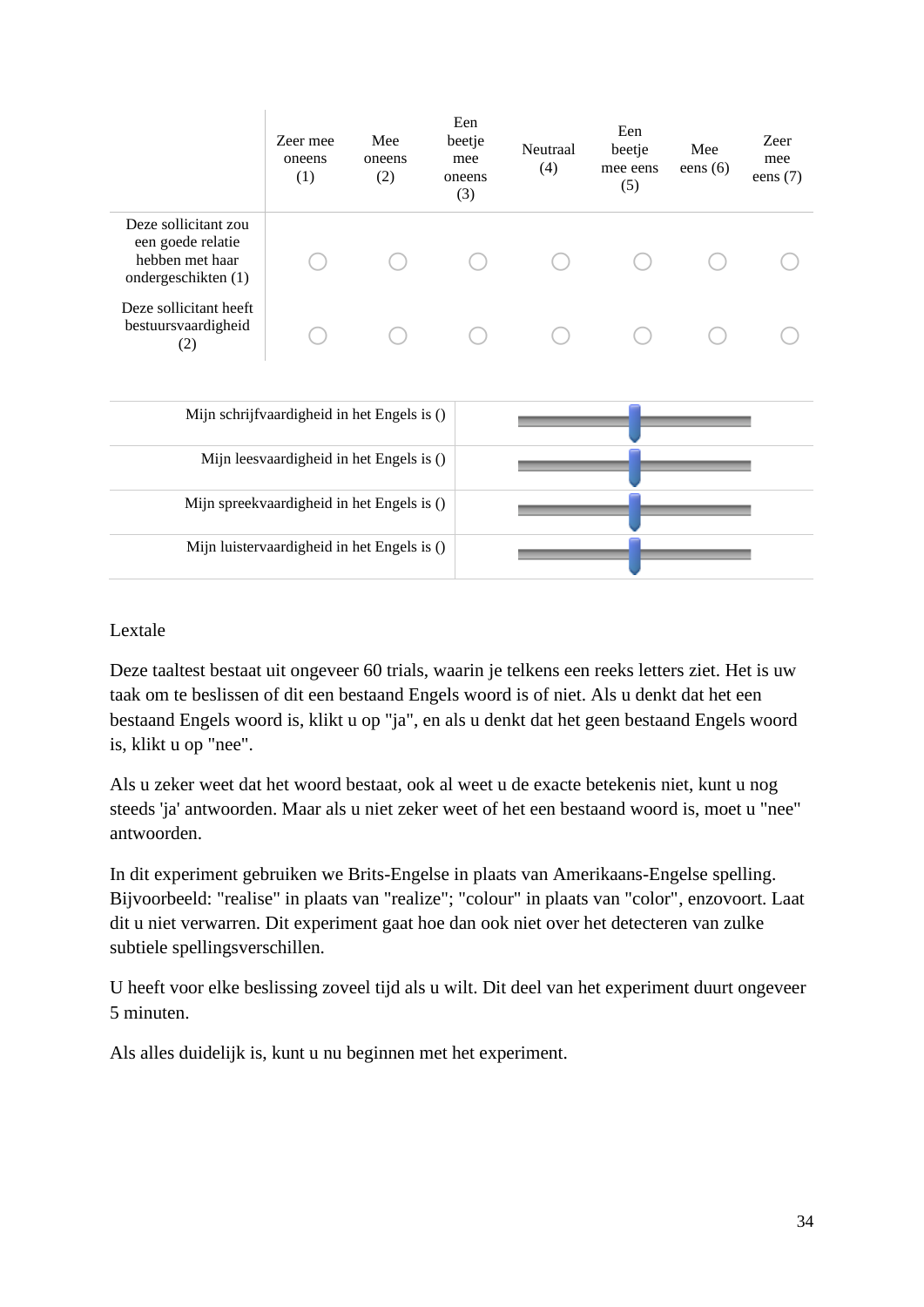|                 | Ja $(1)$ | Nee $(2)$ |
|-----------------|----------|-----------|
| platery (1)     |          |           |
| denial $(2)$    |          |           |
| generic $(3)$   |          |           |
| mensible (4)    |          |           |
| scornful $(5)$  |          |           |
| stoutly $(6)$   |          |           |
| ablaze (7)      |          |           |
| kermshaw (8)    |          |           |
| moonlit (9)     |          |           |
| lofty $(10)$    |          |           |
| hurricane (11)  |          |           |
| flaw $(12)$     |          |           |
| alberation (13) |          |           |
| unkempt (14)    |          |           |
| breeding $(15)$ |          |           |
| festivity (16)  |          |           |
| screech (17)    |          |           |
| savoury (18)    |          |           |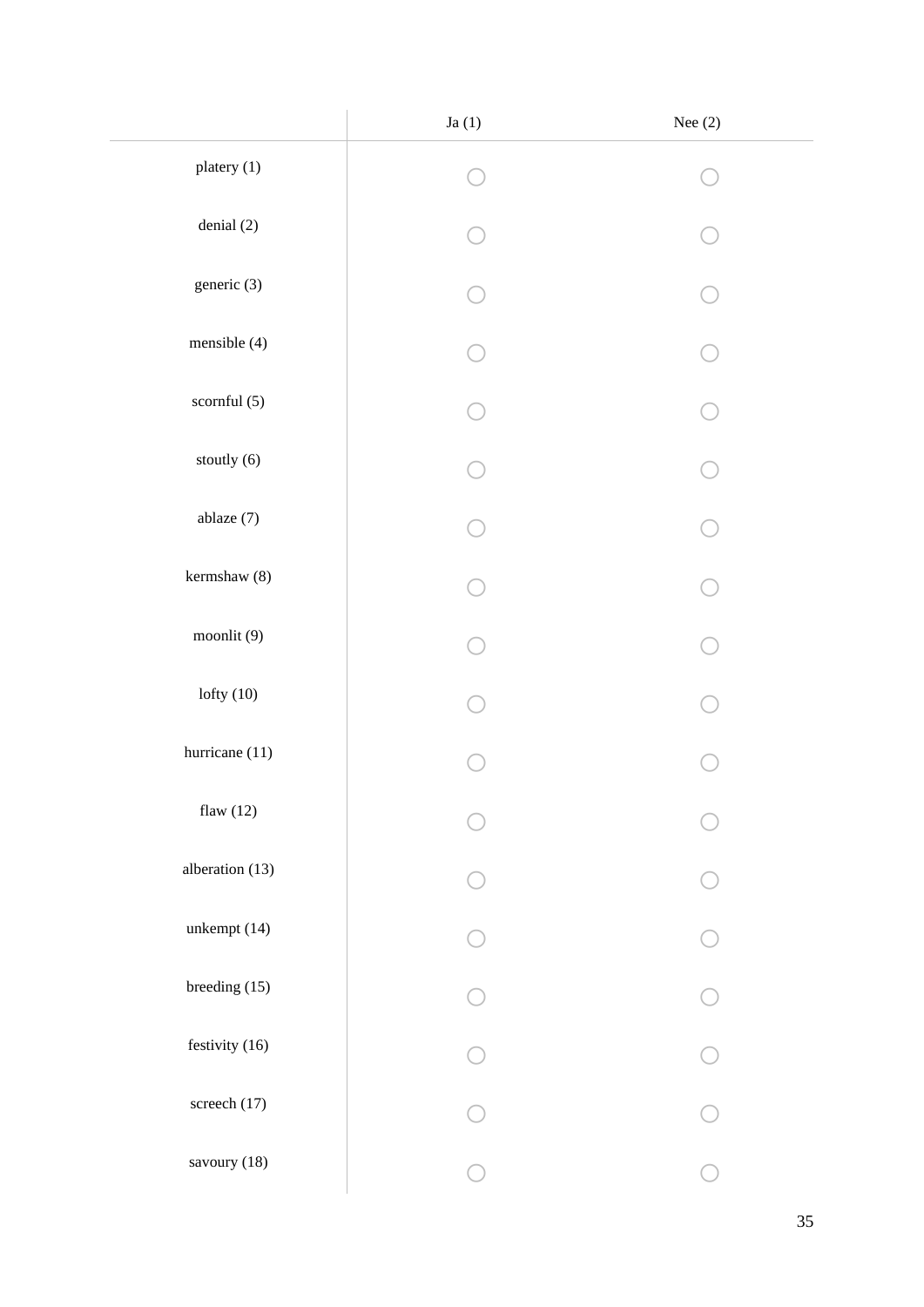| $\checkmark$ | $\checkmark$ |
|--------------|--------------|
|              |              |
|              |              |
|              |              |
|              |              |
|              |              |
|              |              |
|              |              |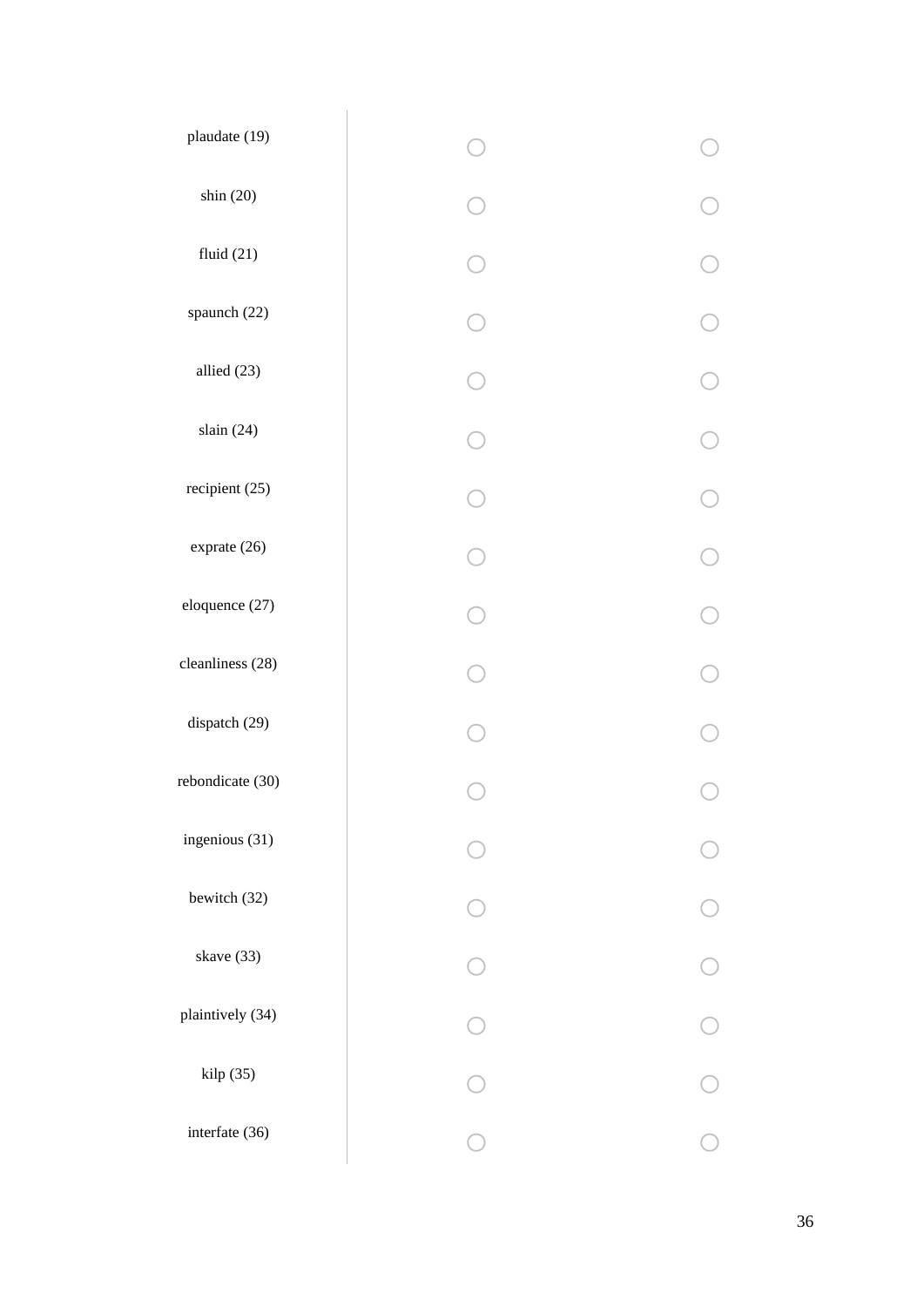| hasty (37)        |  |
|-------------------|--|
| lengthy (38)      |  |
| fray (39)         |  |
| crumper (40)      |  |
| upkeep (41)       |  |
| majestic (42)     |  |
| magrity (43)      |  |
| nourishment (44)  |  |
| abergy (45)       |  |
| proom (46)        |  |
| turmoil (47)      |  |
| carbohydrate (48) |  |
| scholar (49)      |  |
| turtle (50)       |  |
| fellick $(51)$    |  |
| destription (52)  |  |
| cylinder (53)     |  |
| censorship (54)   |  |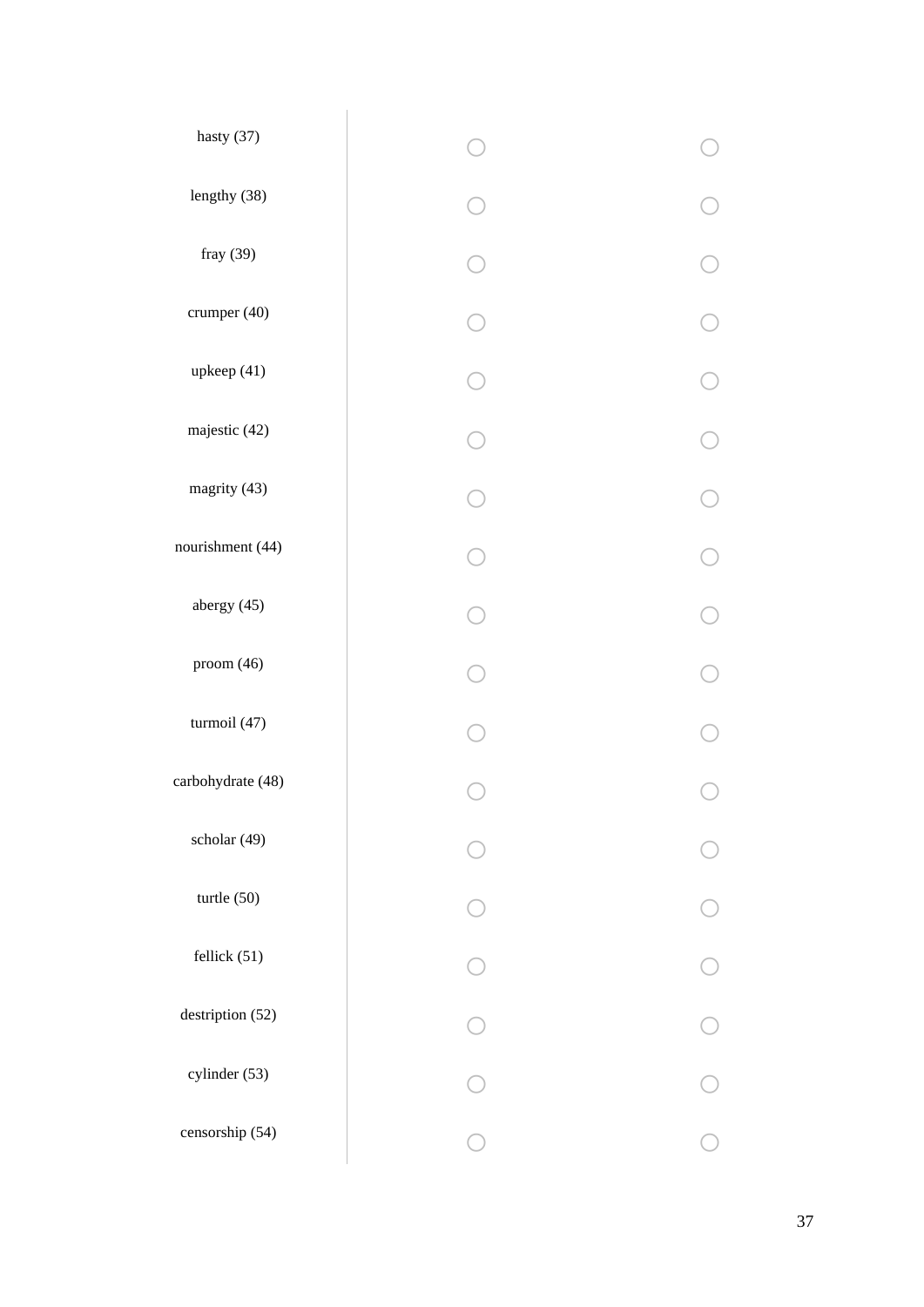| celestial (55) |  |
|----------------|--|
| rascal (56)    |  |
| purrage (57)   |  |
| pulsh (58)     |  |
| muddy (59)     |  |
| quirty (60)    |  |
| pudour (61)    |  |
| listless (62)  |  |
| wrought (63)   |  |

Ik heb veel ervaring met geïnterviewd worden als sollicitant

- Zeer mee oneens (1)
- Mee oneens  $(2)$
- Beetje mee oneens (3)
- Neutraal (4)
- Beetje mee eens (5)
- Mee eens  $(6)$
- Zeer mee eens (7)

Ik heb veel ervaring met het interviewen van sollicitanten

- Zeer mee oneens (1)
- Mee oneens  $(2)$
- Beetje mee oneens (3)
- Neutraal (4)
- Beetje mee eens (5)
- Mee eens  $(6)$
- Zeer mee eens (7)

Wat is uw land van herkomst?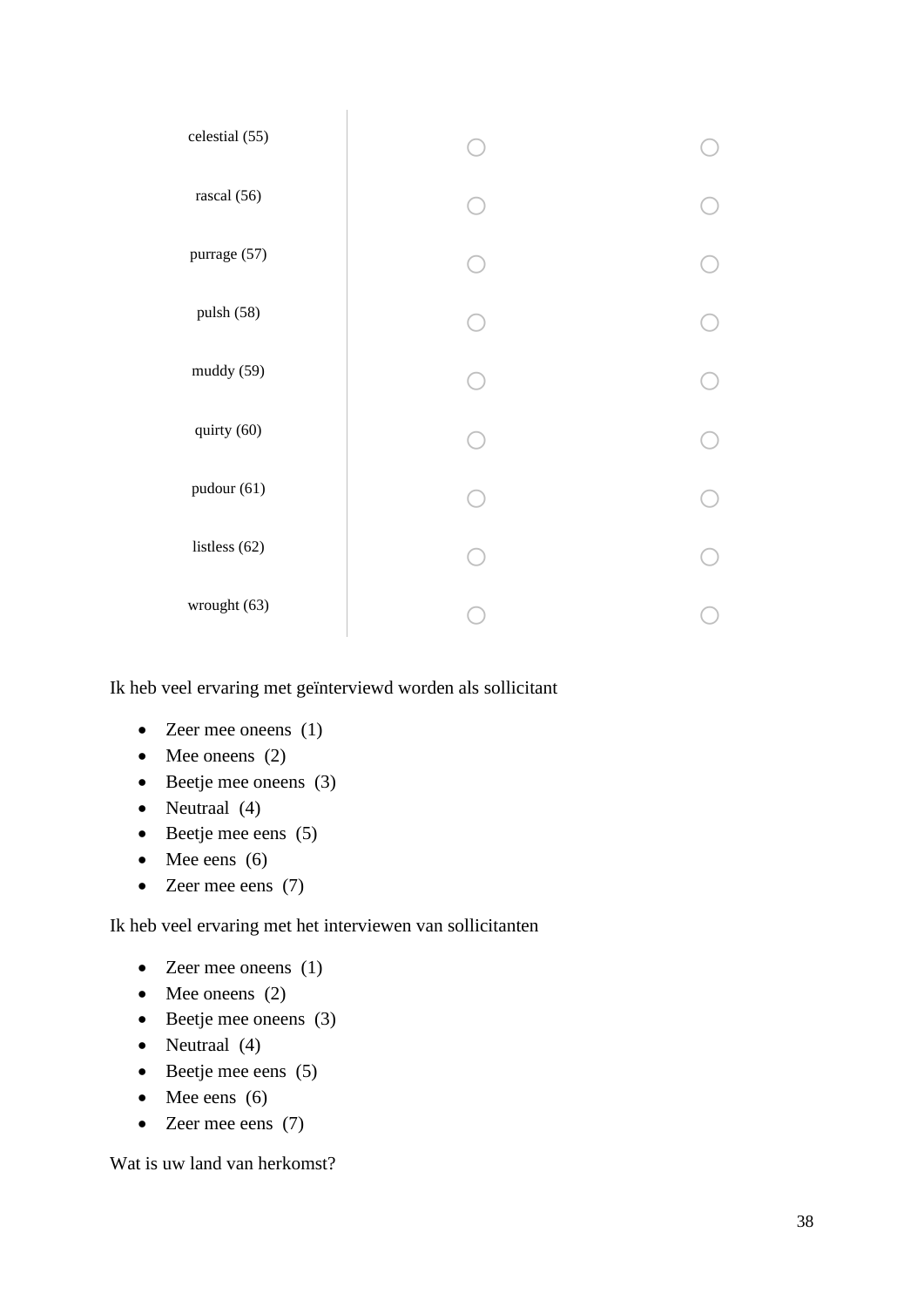- Nederland (1)
- Anders  $(2)$

Wat is uw moedertaal?

- Nederlands (1)
- $\bullet$  Anders (2)

Wat is uw hoogst afgeronde of huidige opleiding?

- Middelbare school (1)
- $\bullet$  MBO (2)
- $\bullet$  HBO (3)
- $\bullet$  WO (4)
- Post doctoraal (5)

Bent u een student?

- $\bullet$  Ja  $(1)$
- Nee  $(2)$

Welk studie programma volgt u?

Wat is uw geslacht?

- Man  $(1)$
- Vrouw  $(2)$
- $X(3)$

Wat is uw leeftijd?

Wilt u kans maken op een cadeaukaart van €10,- van bol.com? Laat dan uw e-mailadres achter in het onderstaande vak. Dit e-mailadres zal alleen worden gebruikt voor de verloting van de cadeaukaart. De antwoorden in de vragenlijst blijven anoniem.

\_\_\_\_\_\_\_\_\_\_\_\_\_\_\_\_\_\_\_\_\_\_\_\_\_\_\_\_\_\_\_\_\_\_\_\_\_\_\_\_\_\_\_\_\_\_\_\_\_\_\_\_\_\_\_\_\_\_\_\_\_\_\_\_

\_\_\_\_\_\_\_\_\_\_\_\_\_\_\_\_\_\_\_\_\_\_\_\_\_\_\_\_\_\_\_\_\_\_\_\_\_\_\_\_\_\_\_\_\_\_\_\_\_\_\_\_\_\_\_\_\_\_\_\_\_\_\_\_

\_\_\_\_\_\_\_\_\_\_\_\_\_\_\_\_\_\_\_\_\_\_\_\_\_\_\_\_\_\_\_\_\_\_\_\_\_\_\_\_\_\_\_\_\_\_\_\_\_\_\_\_\_\_\_\_\_\_\_\_\_\_\_\_